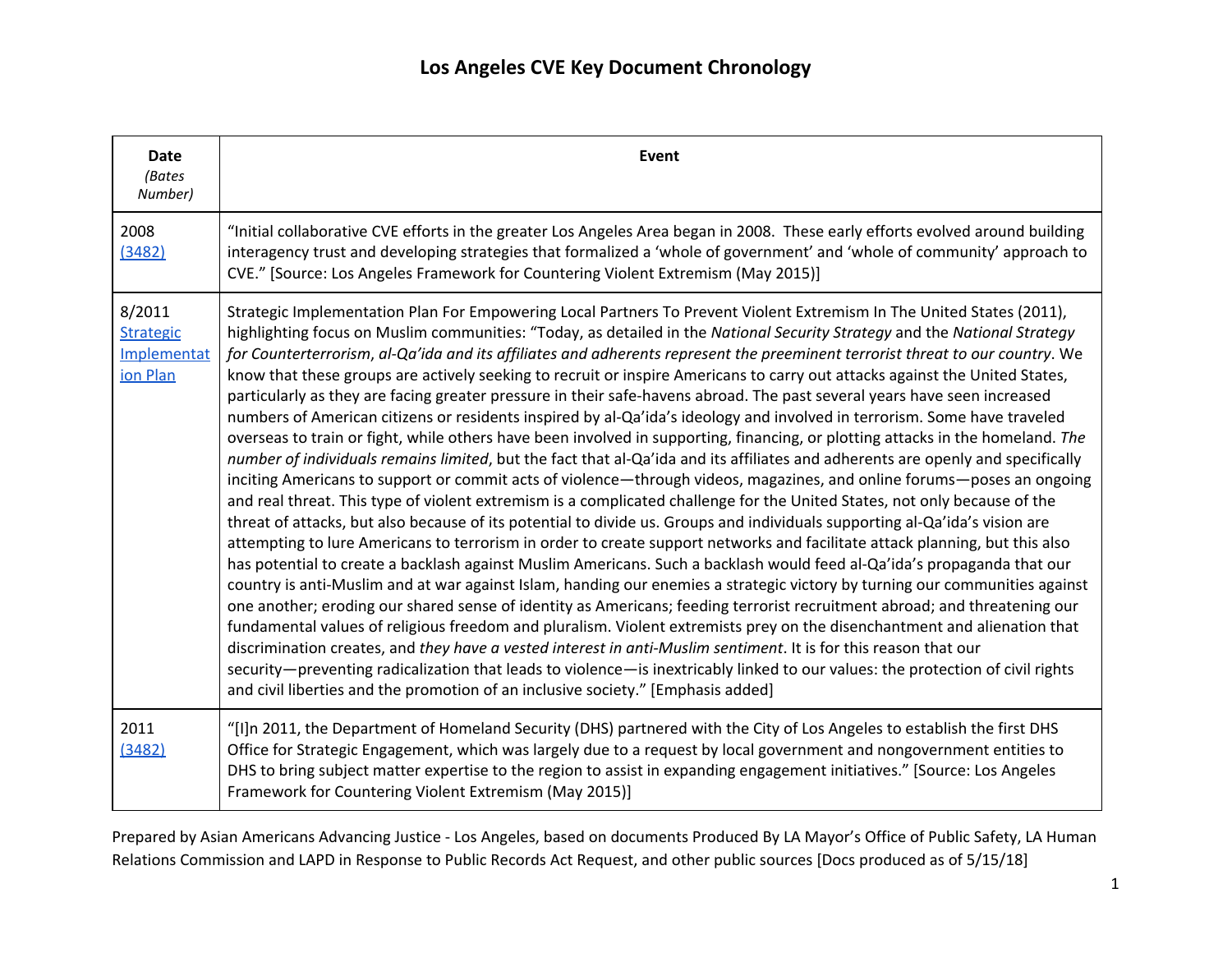T

┍

| 2013<br>(3483)               | "By late 2013, Interagency efforts were formalized under an 'Interagency Coordination Group' (ICG)the Los Angeles<br>County Sheriff's Department partnered with the Los Angeles Police Department, City HRC, DHS, the United States<br>Attorney's Office, and the Federal Bureau of Investigation. Working Collaboratively with NGO partners, the ICG increased<br>coordination and community access to other government networks, including the California Department of Justice, United<br>States Citizenship and Immigration Service, Orange County Sheriff's Department, the Transportation Security<br>Administration, Los Angeles County Department of Mental Health, and the City of Los Angeles Office of Homeland<br>Security and Public Safety." [Source: Los Angeles Framework for Countering Violent Extremism (May 2015)]                                                                                            |
|------------------------------|-----------------------------------------------------------------------------------------------------------------------------------------------------------------------------------------------------------------------------------------------------------------------------------------------------------------------------------------------------------------------------------------------------------------------------------------------------------------------------------------------------------------------------------------------------------------------------------------------------------------------------------------------------------------------------------------------------------------------------------------------------------------------------------------------------------------------------------------------------------------------------------------------------------------------------------|
| 10/30/13<br>$(4448 - 4449)$  | LAPD (Yvonne Whiteman) email chain with City Human Relations Commission ("HRC") (Joumana Silyan-Saba) regarding "CVE<br>Project - Human Relations Commission" seeking to interview people [including LAPD's Downing, JRIC, Community and Civil<br>Rights Leaders, ACLU, OIG, City HRC) to create a video focusing on "education, transparency, and community engagement"<br>- goal was to get people to discuss "initial hesitations they had with JRIC and LAPD, the source(s) of their perception/feeling<br>that law enforcement was overstepping its bounds and infringing upon the First Amendment rights, the process of working<br>with LAPD  and how the end results are better for the community as a whole." [Note: no documents produced about<br>whether this video was ever produced, and if not, why not]                                                                                                           |
| 10/30/13<br>$(4487 - 4488)$  | Mike M. Abdeen, Los Angeles Sheriff's' Department ("LASD") announces LASD's Muslim Community Affairs Unit's Youth<br>Group Young MALAC - 2013 Muslim Youth Empowerment Conference. Sponsors include: CIA, FBI, LAPD, USAO, Bayan<br>Claremont School of Theology, Access California Services, Denny's Restaurant (Food Sponsor). Admission is free.                                                                                                                                                                                                                                                                                                                                                                                                                                                                                                                                                                               |
| 12/3/13<br>$(2271 - 2274)$   | Haroon Azar (DHS) tells Eileen Decker [LA Mayor's Office, Deputy Mayor for Public Safety ("MOPS")] and Neeraj Bhatnagar<br>(MOPS) about federal interagency group visiting LA (DHS, DOJ, FBI, National Counterterrorism Center ("NCTC")) from 12/3<br>to 12/5. Goals: (1) collecting locally driven grassroots best practices in community engagement, (2) learning how feds can<br>best support locally driven & grassroots efforts to counter violent extremism and prevent violent attacks, (3) share info re<br>fed resources. Travelling party: Nathaniel Snyder (DHS), Brette Steele (DOJ/Attorney General), William Callaghan (FBI),<br>Ewura Esi Arthur (FBI/Intelligence Analyst), Bridgette Matty (NCTC/CVE Group); Meeting agenda includes Rabbi Sarah Bassin<br>from New Ground; meeting with Muslim Public Affairs Council (MPAC): Salam Al-Marayati and Haris Tarin) and Young Malik<br>(LASD's Muslim youth group) |
| 3/19/2014<br>$(1226 - 1230)$ | Haroon Azar (DHS) introduces Joumana Silyan-Saba (HRC) to George Selim (Director of Community Partnerships, National<br>Security Council, White House -- Chief WH CVE official); Azar describes Silyan-Saba as "one of DHS's closest partners here in<br>LA on CVE efforts" and arranges for her to meet with Selim in DC.                                                                                                                                                                                                                                                                                                                                                                                                                                                                                                                                                                                                        |

Prepared by Asian Americans Advancing Justice - Los Angeles, based on documents Produced By LA Mayor's Office of Public Safety, LA Human Relations Commission and LAPD in Response to Public Records Act Request, and other public sources [Docs produced as of 5/15/18]

┑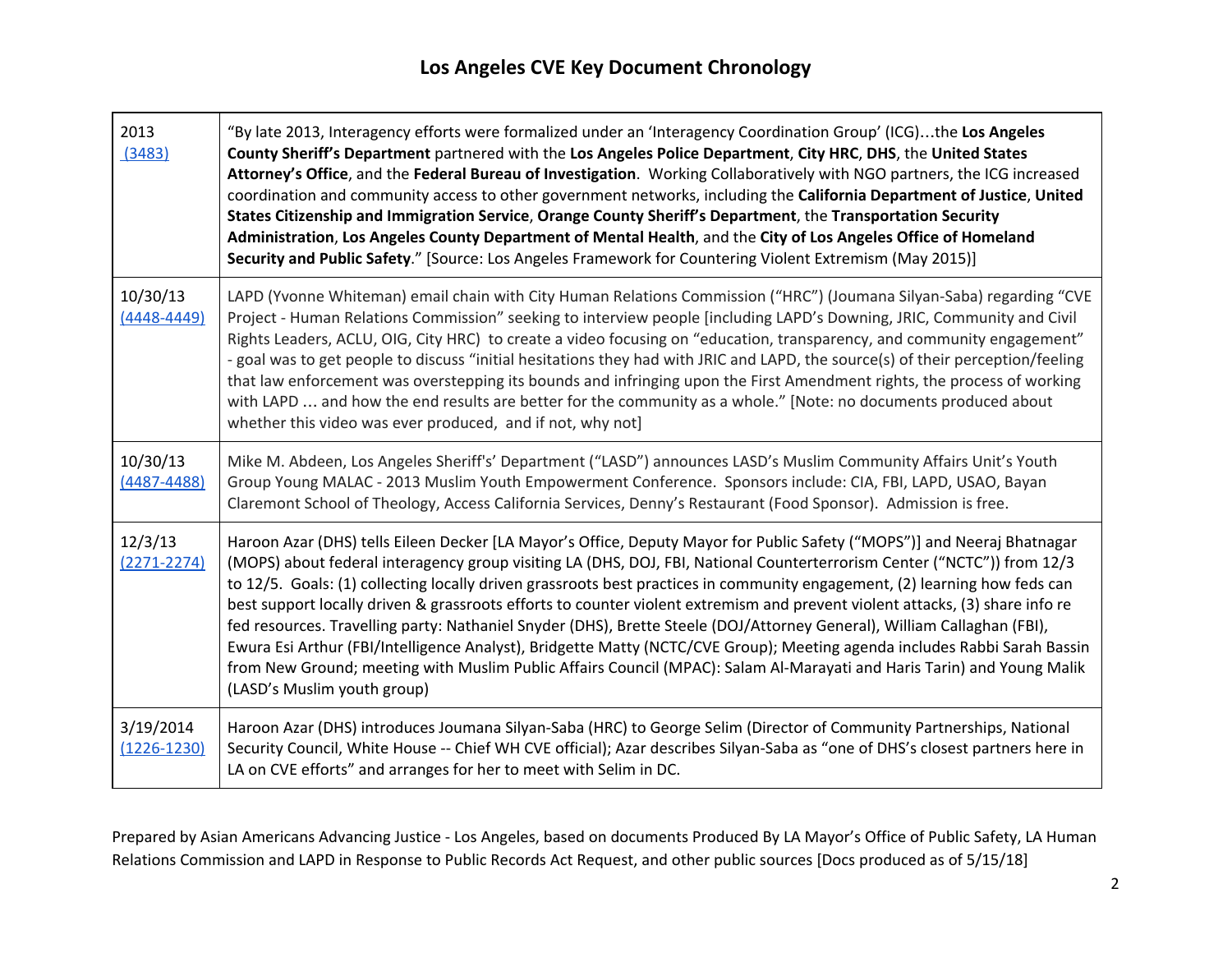┬

| 4/1/14<br>(727)<br>$(3462 - 3464)$ | Email from Azar(DHS) titled "CVE Interagency Coordination Group Strategy Session" Initial group includes: DHS - Haroon<br>Azar; LASD - Muawiya "Mike" Abdeen; MOP - Neeraj Bhatnagar; LAPD - James Buck, Michael Seguin; HRC - Joumana<br>Silyan-Saba; U.S. Attorney's' Office ("USAO") - Bruce Riordan, Gymeka Williams; FBI - Diane Gonzalez.                                                                                                                                                                                                                                                                                                                                                                                                 |
|------------------------------------|-------------------------------------------------------------------------------------------------------------------------------------------------------------------------------------------------------------------------------------------------------------------------------------------------------------------------------------------------------------------------------------------------------------------------------------------------------------------------------------------------------------------------------------------------------------------------------------------------------------------------------------------------------------------------------------------------------------------------------------------------|
|                                    | Azar states: "We have all been taxed by various delegations coming to LA to get a glimpse of why the CVE model in LA seems<br>ahead compared to other cities around the country and the sooner we can capture this in a document authored by the<br>group, the better! We will also discuss the addition of a quarterly sub-group meeting to include broader partners like NGOs,<br>members of clergy, and Mental Health professionals." (emphasis added)                                                                                                                                                                                                                                                                                       |
|                                    | Notes (3462-3464):<br>"This planning session is designed to define strategic steps of moving forward and expanding the group. The main<br>purpose of the strategic planning session is to: 1- Formalize the structure of the interagency group, 2- Define<br>targeted action items & goals, 3- Rebrand and define the next levels of engagement"<br>LASD, LAPD, FBI, USAO, DHS, HRC: each shared respective org goals<br>"Common Priorities & Interests: Good governance to promote government-community partnerships; AQ threats -<br>recruitment in communities (Muslim/Arab), Build community capacity so that communities can be empowered to<br>address & counter the threat of recruitment"<br>"Short Term Outcomes: Ramadan programming" |
| 4/3/14<br>(729)                    | Email from Mike Abdeen (LASD) discussing first LA CVE ICG meeting on 4/1; states there will be monthly meetings at<br>"DHS/CVE Resource Center" in Brea; asks people to bring brochures, info packets, books to fill the resource center; 2014<br>leadership of LA CVE ICG: Mike Abdeen (Chair); Haroon Azar (Vice Chair), Joumana Silyan-Saba (Secretary), Gymeka Williams<br>(2nd Secretary); Member agencies: DHS, LASD, LAPD, FBI, DOJ, USAO, HRC, LA City Community Development                                                                                                                                                                                                                                                            |
| 4/3/14<br>$(599 - 600)$            | Email from Patricia Villasenor (Head of HRC) and her team, including Joumana Silyan-Saba, soliciting people to identify new<br>projects; Silyan-Saba attaches her "project inventory"                                                                                                                                                                                                                                                                                                                                                                                                                                                                                                                                                           |
| $4/10 - 22/14$<br>$(1214 - 1216)$  | Joumana Silyan-Saba email to Harout Semerdjian (Legislative Director for LA City Council Member ("CM") Mitch O'Farrell),<br>seeking to introduce him to Abdirazak Farah (DHS Civil Rights and Civil Liberties) who is hosting a round table in LA on 4/30;<br>Silyan-Saba on 4/22 asks Semerdjian if she could address the Public Safety Committee on CVE and counter-terrorism work.<br>She says: "LA is one of the top cities in the nation and we are being looked at (by the White House & Federal Agencies) as a<br>model city for engagement around CVE & PVE. I'm also working with NGOs and I'll share with you their model on a<br>follow-up email."                                                                                   |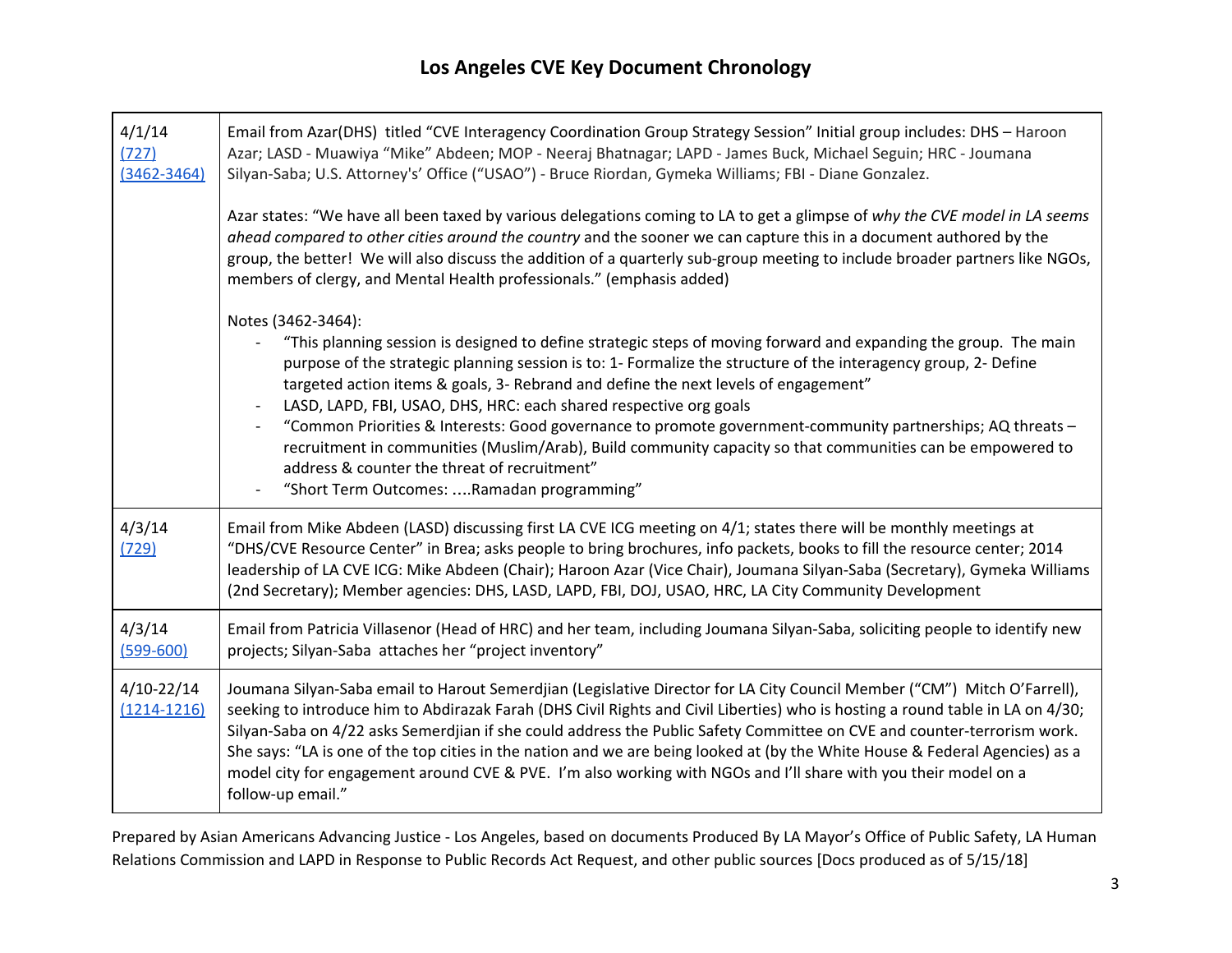| 4/16/14<br>(2277)          | Azar (DHS) forwards to Decker and Bhatnagar (MOPS) a speech by DHS spokesperson Lisa Monaco at Harvard Kennedy<br>School; he states that CVE in LA is in place and DHS is launching CVE in Boston one year after the Boston bombing                                                                                                                                                                                                                                                                                                                                                                                                                                                                                                                 |
|----------------------------|-----------------------------------------------------------------------------------------------------------------------------------------------------------------------------------------------------------------------------------------------------------------------------------------------------------------------------------------------------------------------------------------------------------------------------------------------------------------------------------------------------------------------------------------------------------------------------------------------------------------------------------------------------------------------------------------------------------------------------------------------------|
| 4/24/14<br>(731)           | Azar (DHS) announces next LA CVE ICG meeting for 4/19/14; two guests will be Abdi Farah (DHS Office of Civil Rights & Civil<br>Liberties) and Jenny Presswala (NCTC): "DHS is leading an effort to conduct tabletop exercises in select cities around the<br>country to gauge the level of cooperation between communities and law enforcement and ultimately share ideas on how<br>both stakeholders can work together to assist communities in building resilience to violent extremism."                                                                                                                                                                                                                                                         |
| 4/28/14<br>$(1223 - 1225)$ | Email from Brette Steele (DOJ) to Joumana Silyan-Saba (HRC) (copy to Bruce Riordan (USAO) and John Picarelli<br>(DOJ/National Institute of Justice): inviting Silyan-Saba to CVE Leadership Forum in DC on May 5; Forum was started in 2013<br>"to bring together community and U.S. government leadership with expertise in CVE issues on a regular basis to (1) address<br>the challenges of violent extremism both domestically and overseas; and (2) exchange information and ideas on the best<br>ways for communities and the U.S. government to counter terrorist radicalization and recruitment." This will be 3rd<br>meeting, with "focus on the development of one or more community-led CVE models in the U.S."                          |
| 5/1/14<br>(2283)           | Bhatnagar (MOPS) email to Azar(DHS) asking about Muslim Public Affairs Council's ("MPAC") "Safe Spaces" program;<br>Haroon describes it as MPAC's CVE initiative; Bhatnagar asks for more info and Haroon passes along info about an MPAC<br>presser in DC                                                                                                                                                                                                                                                                                                                                                                                                                                                                                          |
| 5/1/14<br>(594)            | Silyan-Saba (HRC) email to Star Parsamyan and David Giron (CM O'Farrell staffers) discussing upcoming meeting with DHS<br>on CVE. Silyan-Saba states "we would like to further these efforts and work closer with City Council on these efforts"                                                                                                                                                                                                                                                                                                                                                                                                                                                                                                    |
| 5/3/14<br>$(820 - 823)$    | Emails between LA CVE ICG initiated by Silyan-Saba (HRC) referencing a community petition critical of CVE; Abdeen proposes<br>a "Town Hall meeting and have the LA team meet the community to answer questions and discuss the LA CVE model";<br>Silyan-Saba states: "While I agree that there is a need to share the details of the framework with the broader community,<br>I'm not sure that a room full of hostile people is the best place to communicate. My suggestion is that we agree to a plan<br>and the messages that we want to communicate in order to stay consistent and continue to broaden community input";<br>Susan Dewitt (USAO) states: "I would welcome their input but they seem to only want to tear down not contribute." |
| 5/12/14<br>$(1008 - 1016)$ | Silyan-Saba (HRC) email to Brette Steele (DHS), John Picarelli (DOJ/National Institute of Justice) and Brian Calfano (policy<br>advisor to HRC); Silyan-Saba seeking advice on National Institute of Justice grant proposal regarding online and social media<br>factors that influence attitudes/push toward violent extremism                                                                                                                                                                                                                                                                                                                                                                                                                     |
| 5/13/14                    | Mike Abdeen (LASD) invited to attend "Joint Summit on CVE" (in August) by DOJ/Community Oriented Policing Services                                                                                                                                                                                                                                                                                                                                                                                                                                                                                                                                                                                                                                  |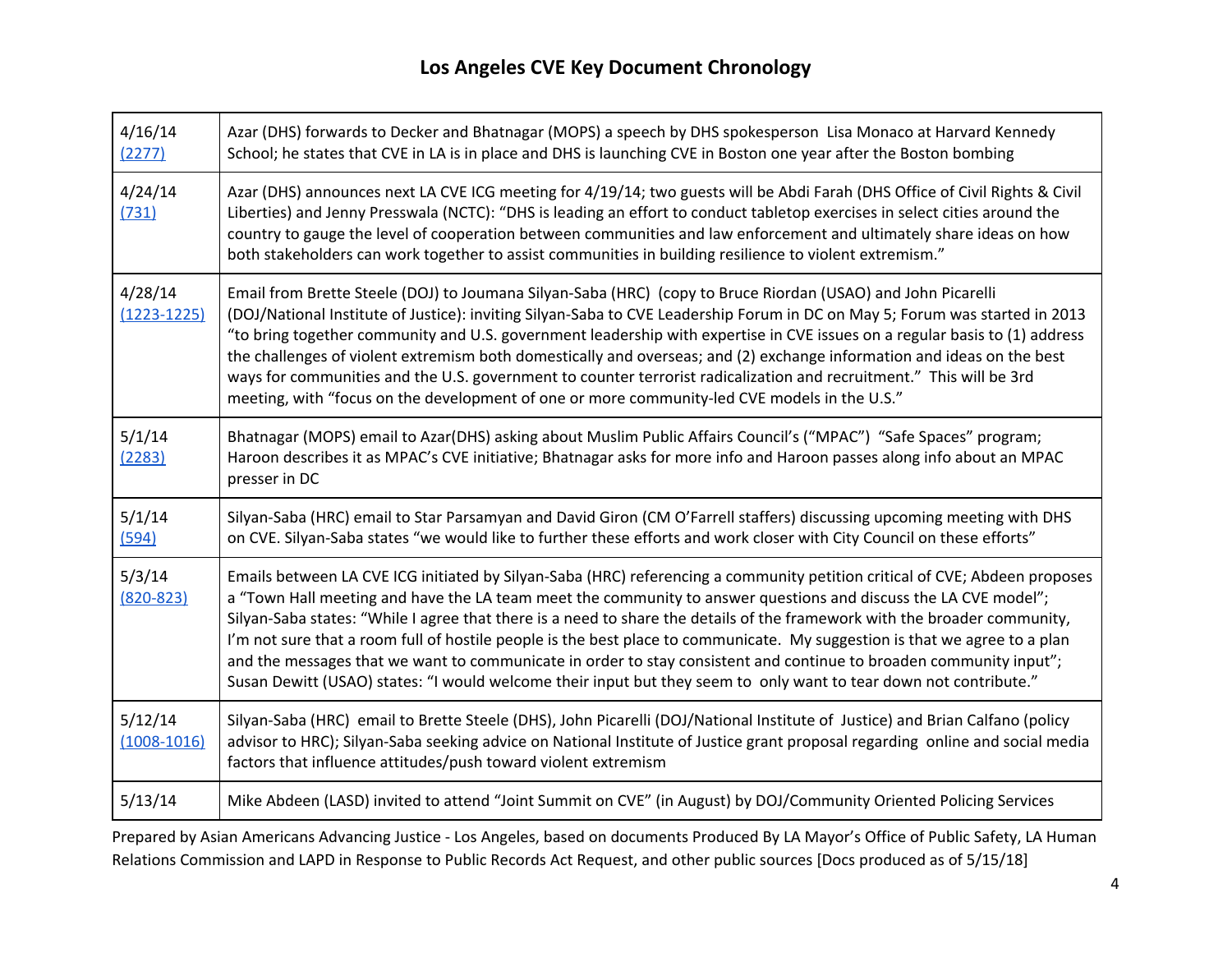Г

| $(771 - 776)$                                                    | ("COPS") and DHS Federal Law Enforcement Training Center (FLETC) in Atlanta, GA to discuss current CVE efforts "as a<br>foundation to begin developing intervention approaches." Also extended invitation to 3-4 "community, faith-based, civic,<br>local government partners that you coordinate to conduct your CVE efforts." Abdeen invites Silyan-Saba (HRC).                                                                                                                                                                                                                                                                                                                        |
|------------------------------------------------------------------|------------------------------------------------------------------------------------------------------------------------------------------------------------------------------------------------------------------------------------------------------------------------------------------------------------------------------------------------------------------------------------------------------------------------------------------------------------------------------------------------------------------------------------------------------------------------------------------------------------------------------------------------------------------------------------------|
| 5/21/14<br>$(805 - 815)$                                         | Emails from Silyan-Saba (HRC) to Abdeen (LASD), Downing (LAPD) and Salam Al-Marayati (MPAC) seeking letters of support<br>for "DOJ grant for CVE research." She states in email to Salam Al-Marayati: "This is the same one from last year, we are<br>going to apply for it in this round." She also states: "Please note that we are writing MPAC into the grant as a partner."                                                                                                                                                                                                                                                                                                         |
| 5/20/14<br>(2340)                                                | Bhatnagar (MOPS) email to Azar (DHS) with subject Safe Spaces; Bhatnagar asks: "Any DHS funding for something like this?<br>What does it mean that LA is one of the cities chosen? Does that translate into anything?"                                                                                                                                                                                                                                                                                                                                                                                                                                                                   |
| 5/29/14<br>$(1119-1124)$                                         | Silyan-Saba (HRC) email to Bruce Riordan and Gymeka Williams (USAO) attaching National Institute of Justice grant proposal<br>on study of response to online radicalization (LA and Ozarks, examining groups like Sovereign Citizens, KKK, AQ and others;<br>unobtrusive social media study                                                                                                                                                                                                                                                                                                                                                                                              |
| 6/11/14<br>$(432 - 435)$                                         | Silyan-Saba (HRC) email to Harout Semerdjian (CM Mitch O'Farrell staff) providing draft City Council Motion re CVE; also<br>references a separate Resolution in support of Federal Initiates on CVE                                                                                                                                                                                                                                                                                                                                                                                                                                                                                      |
| 6/11/14<br>$(2338 - 2339)$                                       | Downing (LAPD) email to Azar (DHS), Irfan Saeed (DHS), Kareem Slora (DHS), NCTC, USAO. Downing says: "This is a good<br>narrative" [Note: Underlying "narrative" document not produced]                                                                                                                                                                                                                                                                                                                                                                                                                                                                                                  |
| 6/20/14<br>$(803 - 804)$                                         | Email between Silyan-Saba (HRC) and Downing (LAPD) re DHS/CRCL, Community Engagement Section re FEMA 2014<br>Continuing Training Grant, which will include CVE as a training focus. Silyan-Saba (HRC) writes: "I assume you are going to<br>apply for this. If so, we would be interested in partnering as discussed. Please let me know if you are open to a partnership<br>on this grant."                                                                                                                                                                                                                                                                                             |
| 6/23/14<br>$(2883 - 2888)$<br>$(2889 - 2893)$<br>$(2958 - 2961)$ | LAPD grant application packet for DOJ/COPS; Title: City of Los Angeles - Using Community Policing to Combat Violent<br>Extremism/Training in Enhanced Community Policing to Combat Violent Extremisms; Seeks \$500k to conduct Hydra and<br>other CVE training in Nashville, Boston, Minneapolis; Salam Al-Marayati (MPAC) to be paid \$102,000 to act as a community<br>liaison at training events and present on Safe Spaces training; Steve Weine (DHS contractor) will be paid \$36,000 for<br>"overseeing the operation from developing to the dissemination aims [and] conducting, administering, and supervising<br>the post-training and focus group study and survey contents." |
| 6/23/14                                                          | Silyan-Saba (HRC) emails between FLETC asking if Alex Bustamante (LAPD Inspector General) can attend FLETC CVE Summit;                                                                                                                                                                                                                                                                                                                                                                                                                                                                                                                                                                   |

Prepared by Asian Americans Advancing Justice - Los Angeles, based on documents Produced By LA Mayor's Office of Public Safety, LA Human Relations Commission and LAPD in Response to Public Records Act Request, and other public sources [Docs produced as of 5/15/18]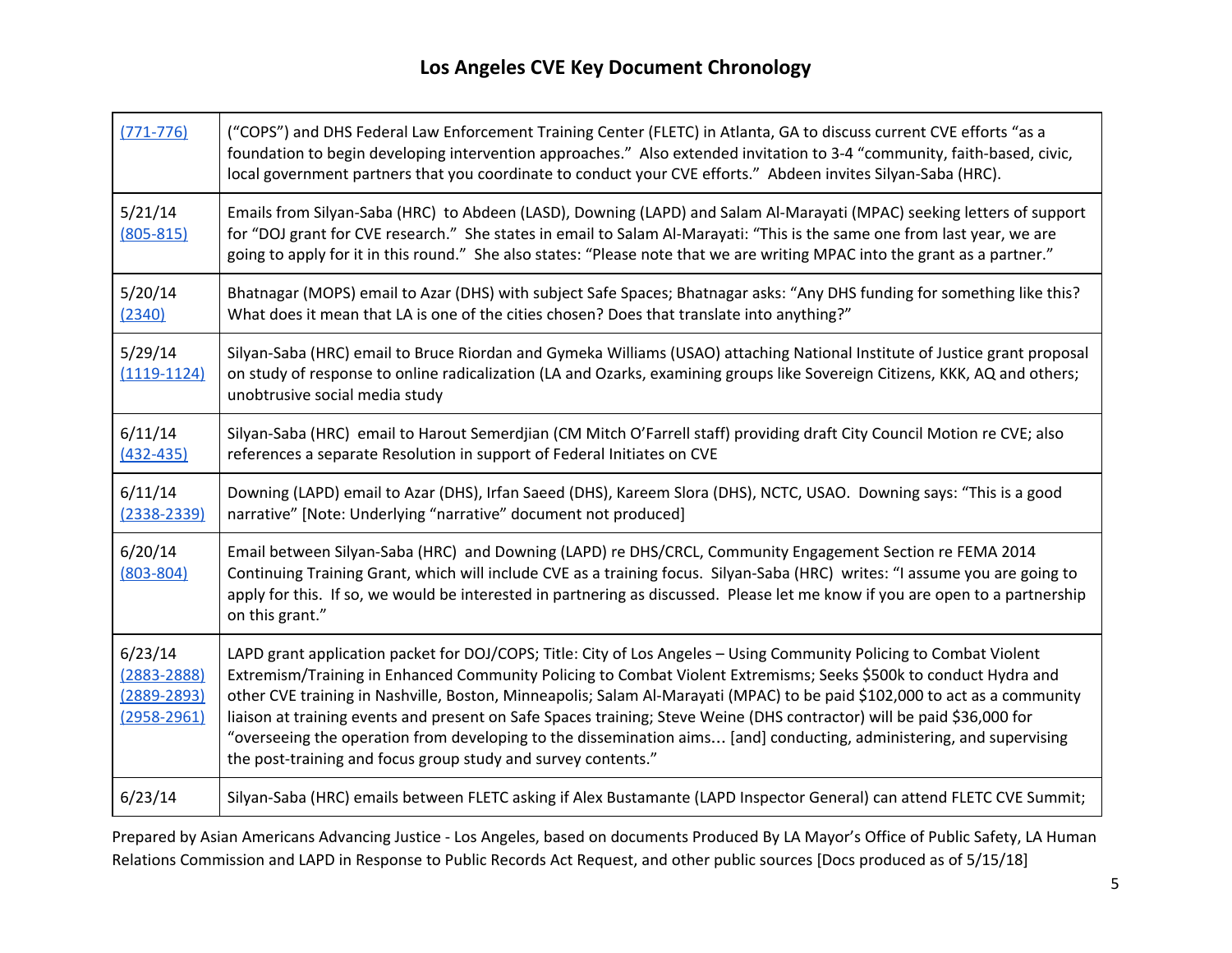┱

| $(781 - 785)$              | She states as reason: "He has set a new tone for engagement particularly around challenging policies such as suspicious<br>activity reporting process at LAPD. He released the first ever audit last year. We partnered closely with him to ensure<br>community involvement throughout the process"; emails also attach word doc titled "CVE Summit Concept Paper 6-17-14"                                                                                                                                                      |
|----------------------------|---------------------------------------------------------------------------------------------------------------------------------------------------------------------------------------------------------------------------------------------------------------------------------------------------------------------------------------------------------------------------------------------------------------------------------------------------------------------------------------------------------------------------------|
| 7/16/14<br>$(794 - 802)$   | Emails between Silyan-Saba (HRC), Abdeen (LASD), Downing (LAPD) regarding presentation at FLETC CVE Summit; DOJ/COPS<br>asks Abdeen/Downing to include the following additional topics in their presentation: "Overview of the CVE Interagency<br>Coordination Group" including "discuss how the ICG has assisted during crisis," "Share future plans for growth which include<br>subcommittees including mental health, clergy, educators and parents," "Optional recommendation: Highlight MPAC's Safe<br>Spaces Initiative." |
| 7/19/14<br>(777)           | Emails between Silyan-Saba (HRC), Downing (LAPD), Abdeen (LASD) and Guy Golan (email and other identifying info<br>redacted) re presentation material for FLETC CVE Summit; Guy Golan identifies various edits to the presentation slides,<br>including slides that identify partners and detractors, e.g. "Success Groups" and "Challenging Groups"                                                                                                                                                                            |
| 7/28/14<br>$(1245 - 1246)$ | Riordan (USAO) email to Downing (LAPD), Silyan-Saba (HRC), Abdeen (LASD) inviting to meeting in Boston where 3 pilot<br>cities would present their plans and get feedback from scholars and practitioners                                                                                                                                                                                                                                                                                                                       |
| 7/29/14<br>$(698 - 701)$   | Email chain between ICG members; Michael Seguin (LAPD) asks if Steve Weine (DHS contractor tasked with creating<br>evaluation tools for CVE programs in LA) could join the ICG meeting; Haroon Azar states, "Is there a specific purpose? If not,<br>then I'd prefer no open phone lines."                                                                                                                                                                                                                                      |
| 8/14/14<br>$(1240 - 1242)$ | LAPD (Michael Seguin) sharing with "ICG" a "Muslim Flyer"                                                                                                                                                                                                                                                                                                                                                                                                                                                                       |
| 8/20/14<br>$(686 - 692)$   | Email chain between Bruce Riordan (USAO), Silyan-Saba (HRC) and Gymeka Williams (USAO): discussed April 1 "Strategic<br><b>Planning Notes"</b>                                                                                                                                                                                                                                                                                                                                                                                  |
| 8/26/14<br>$(1235 - 1237)$ | Silyna-Saba (HRC) email to Jenny Presswalla (NCTC) referencing DOJ grant on CVE research she submitted a few months<br>back; she wants to publish some of that                                                                                                                                                                                                                                                                                                                                                                  |
| 9/4/14<br>$(1197 - 1200)$  | Harout Semerdjian (CM O'Farrell staff) email to Downing (LAPD), Azar (DHS), Silyan-Saba (HRC), Al-Marayati (MPAC)<br>informing that CVE Motion scheduled for Public Safety Committee on 9/26; LAPD, HRC, DHS, MPAC will be asked to report<br>on their CVE efforts; Silyan-Saba forwards to Patricia Villasenor (HRC) and says: "For HRC's part, we are going to be<br>highlighting the need to support community driven efforts. We are trying to push toward a shift from a law enforcement                                   |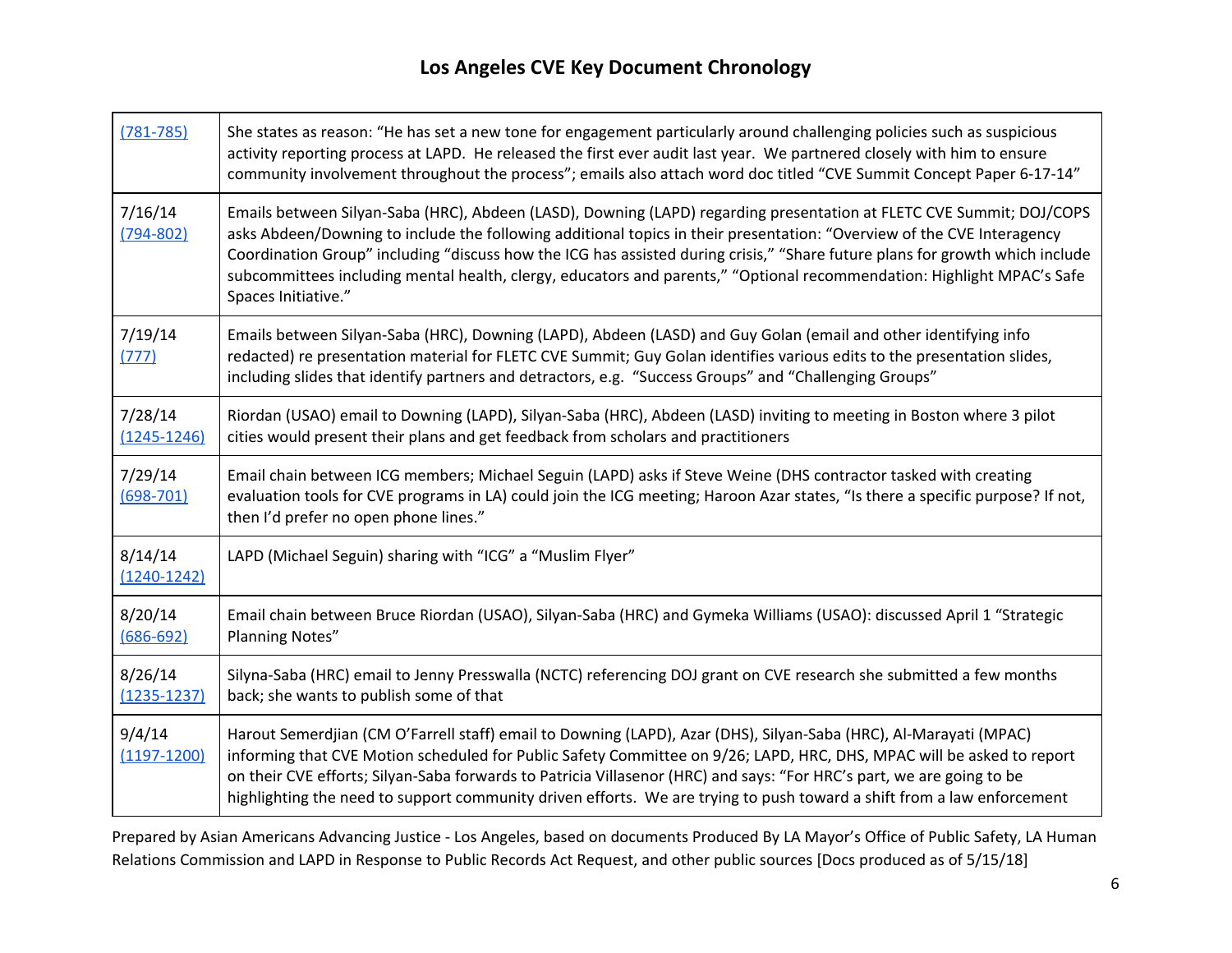|                            | model only to a more community based and community driven partnerships"                                                                                                                                                                                                                                                                                                                                                                                                                                                                                                                                                                                                                                                                                                                                                                                                                            |
|----------------------------|----------------------------------------------------------------------------------------------------------------------------------------------------------------------------------------------------------------------------------------------------------------------------------------------------------------------------------------------------------------------------------------------------------------------------------------------------------------------------------------------------------------------------------------------------------------------------------------------------------------------------------------------------------------------------------------------------------------------------------------------------------------------------------------------------------------------------------------------------------------------------------------------------|
| 9/15/14<br>$(1233 - 1234)$ | Email from Azar (DHS) to Silyan-Saba (HRC) and other federal and city agency reps; letting them know AG holder announced<br>the pilot cities initiative for CVE; announcement specifically links "violent extremism" to Muslim actors -- ISIL, travelers to<br>Syria, Iraq to become foreign fighters; since 2012, USAO has conducted 1,700 engagement events to enhance trust and<br>facilitate communication and pilot cities initiative will build on that work; announces CVE Summit in October                                                                                                                                                                                                                                                                                                                                                                                                |
| 9/17/14<br>(2307)          | Azar (DHS) asks Decker (MOPS) to meet re WH tasked CVE effort; those in LA already involved: LAPD, LASD, FBI, DHS, DOJ                                                                                                                                                                                                                                                                                                                                                                                                                                                                                                                                                                                                                                                                                                                                                                             |
| 9/18/14<br>$(2341 - 2342)$ | CVE Framework discussion invitation sent to "close partners"; "intimate discussion"; recipients not disclosed; discusses<br>"community driven partnerships"; Azar (DHS) forwards to Silyan-Saba (HRC)                                                                                                                                                                                                                                                                                                                                                                                                                                                                                                                                                                                                                                                                                              |
| 9/18/14<br>$(2293 - 2306)$ | Emails between Bhatnagar (MOPS) and Azar (CVE) re early CVE Framework; Bhatnagar says feedback is "positive" with<br>exception of Downing. "Will have more for you in a day or two"; "Off-Ramps": refers to "Behavioral Indicators Observed by<br>Trusted Partners;" "Unsatisfactory completion of off-ramp program" results in referral to law enforcement; Doc titled "Field<br>Office or Regional Efforts" states "The goal for any city should be to develop a CVE framework that parallels or leverages<br>federal efforts"; MPAC, New Ground, American Muslim Civic Leadership Institute ("AMCLI") referenced as community<br>partners                                                                                                                                                                                                                                                       |
| 9/30/14<br>$(1238 - 1239)$ | Silyan-Saba (HRC) email to Mark Rothman (HRC Commissioner); Silyan-Saba wants to set up a focus group with Jewish<br>representation to go over LA CVE Framework; Rothman responds: "I think we also need to frame what extremism would<br>mean to Jewish leaders. Are you talking about efforts to protect the Jewish community from extremists? About extremists<br>recruited from the Jewish community?" Silyan-Saba clarifies that DHS is heading the focus group, HRC will host it at City Hall;<br>"The input we are seeking is in the line of prevention work and intervention concepts. I will bring your points up with DHS to<br>make sure that we address the specifics for this particular focus group"; Silyan-Saba sends separate email to Azar (DHS)<br>referencing Rothman's comments, saying "We may need to think about how best to engage the specifics for this focus<br>group" |
| 10/8/2014<br>$(711 - 716)$ | Silyan-Saba (HRC) email to LA-CVE-ICG; attaches preliminary list of community contacts for film; Gymeka Williams (USAO)<br>includes Jakvani at Islamic Center of SGV; Silyan-Saba asks for non-muslim contacts; Williams says "I cannot think of any<br>other non-muslim contacts that would be appropriate for this project."                                                                                                                                                                                                                                                                                                                                                                                                                                                                                                                                                                     |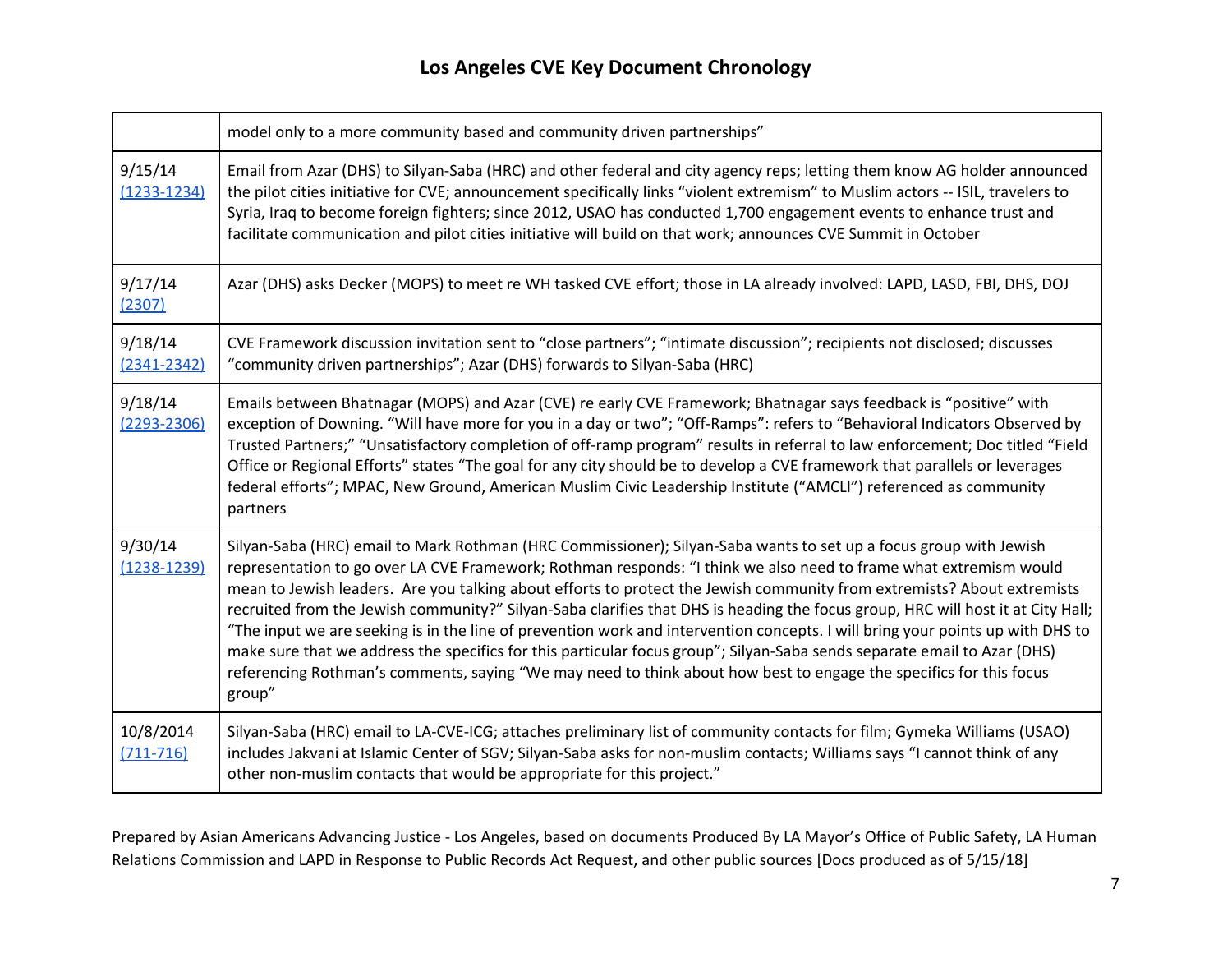| 10/18/14                                | Email from Jenny Presswalla (NCTC) to Azar (DHS), Silyan-Saba (HRC), Suhad Obeida (MPAC), Salam Al-Marayati (MPAC):                                                                                                                                                                                                                                                                                                          |
|-----------------------------------------|------------------------------------------------------------------------------------------------------------------------------------------------------------------------------------------------------------------------------------------------------------------------------------------------------------------------------------------------------------------------------------------------------------------------------|
| $(1231 - 1232)$                         | thanking them for their support with LA workshops and "for finding very helpful, engaged community invitees"                                                                                                                                                                                                                                                                                                                 |
| 11/4/14                                 | DHS community engagement email announcing 11/13 Roundtable meeting where DHS Secretary Jeh Johnson will be                                                                                                                                                                                                                                                                                                                   |
| $(1248 - 1249)$                         | keynote speaker; held at Islamic Center of SGV; Silyan-Saba (HRC) sent out the announcement to community partners                                                                                                                                                                                                                                                                                                            |
| 11/5/14<br>$(1208 - 1212)$              | Emails including Harout Semrdjian (CM O'Farrell staff), Silyan-Saba (HRC), Salam Al-Marayati (MPAC), Downing (LAPD) and<br>Azar (DHS), including article on LAPD Chief Beck attending Counterrorism conference in NYC: event focus: "current threats,<br>including the implication of foreign fighters returning from Syria and the growing level of sophistication being observed in<br>social-media based radicalization." |
| 11/10/14                                | Harout Semerdjian (CM Mitch O'Farrell staff) invites Abdeen (LASD), Gymeka Williams (USAO) to attend meeting to discuss                                                                                                                                                                                                                                                                                                      |
| $(1172 - 1173)$                         | <b>CVE Motion and Resolution</b>                                                                                                                                                                                                                                                                                                                                                                                             |
| 1/12/15<br>$(910-914)$                  | Abdeen (LASD) email to ICG re 1/15/15 meeting                                                                                                                                                                                                                                                                                                                                                                                |
| 1/15/15                                 | CM Mitch O'Farrell staff informing Downing (LAPD), Azar (DHS), Silyan-Saba (HRC), Salam Al-Marayati (MPAC) that CVE                                                                                                                                                                                                                                                                                                          |
| $(1206 - 1207)$                         | Motion will no longer be held on 1/19; want to reschedule for when Al-Marayati can come; shooting for 2/16                                                                                                                                                                                                                                                                                                                   |
| 1/27/15                                 | Email from James Buck (LAPD) including Bhatnagar (MOPS); subject: CVE Summit Taping; want Mayor to be taped; passing                                                                                                                                                                                                                                                                                                         |
| (2227)                                  | on CVE Executive Summary                                                                                                                                                                                                                                                                                                                                                                                                     |
| 2/7/15<br>$(2232 - 2233)$               | Azar (DHS) email to LA-CVE-ICG; says DHS sent him to LA 3 years ago to work exclusively on CVE; he thanks Eileen Decker<br>(MOPS) and City of LA for hosting him and their support from "Day 1." He says DHS now expanding to open a position<br>similar to his in Boston; asking for recommendations for that position                                                                                                      |
| $1/29/15$ to<br>2/9/15<br>$(840 - 843)$ | Abdeen (DHS) notice to LA CVE ICG of upcoming 2/10 meeting; topic of discussion will be agenda for upcoming WH CVE<br>Summit                                                                                                                                                                                                                                                                                                 |
| February<br>2015<br><b>Los Angeles</b>  | Original version of Los Angeles Framework for Countering Violent Extremism                                                                                                                                                                                                                                                                                                                                                   |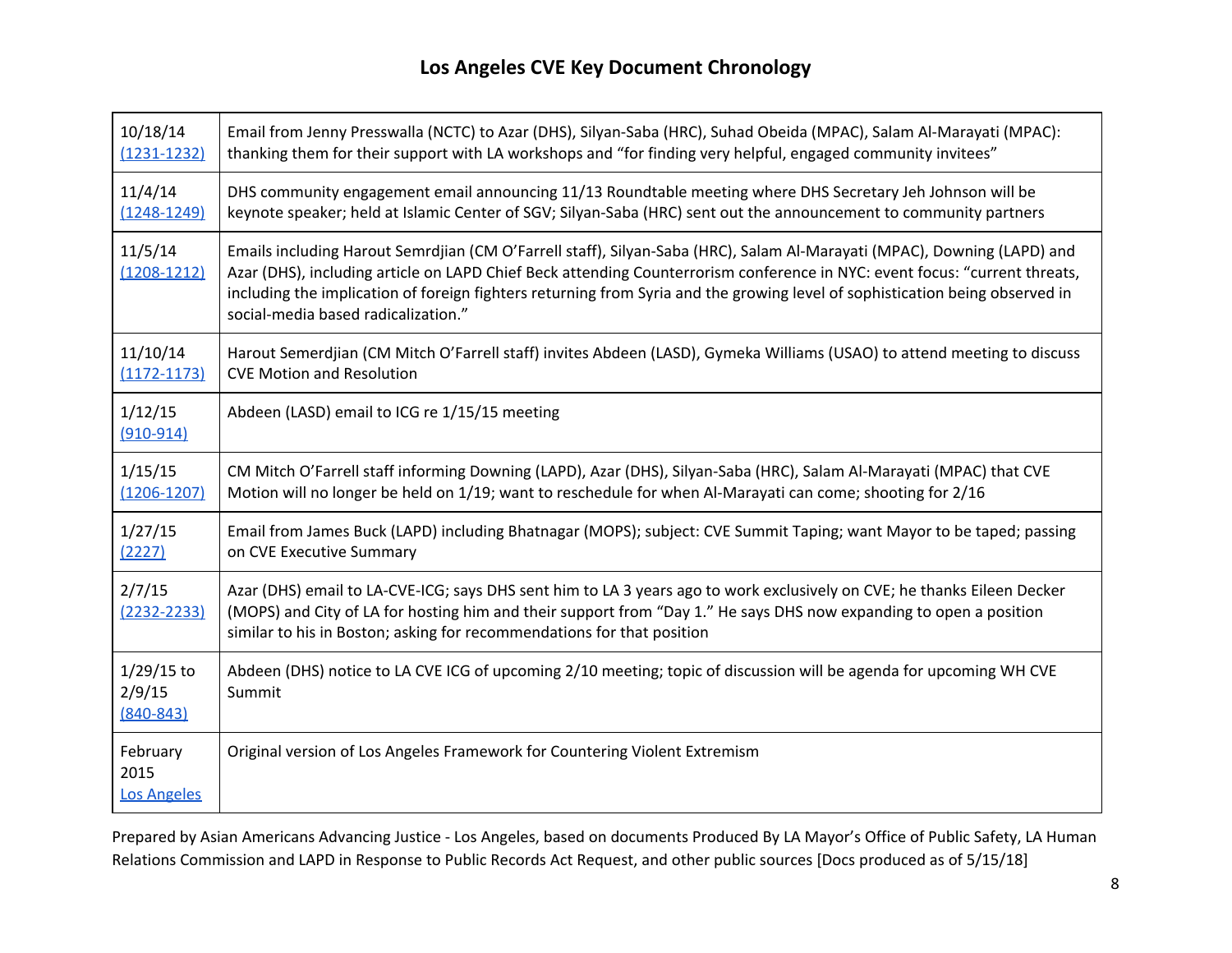| <b>Framework</b><br>for CVE<br>$(69-79)$ |                                                                                                                                                                                                                                                                                                                                                                                                                                                                                                                                                                                          |
|------------------------------------------|------------------------------------------------------------------------------------------------------------------------------------------------------------------------------------------------------------------------------------------------------------------------------------------------------------------------------------------------------------------------------------------------------------------------------------------------------------------------------------------------------------------------------------------------------------------------------------------|
| 2/5/15<br>$(1169 - 1171)$                | Harout Semerdjian (CM O'Farrell staffer) updates on CVE ordinance; CVE Resolution (approving increased federal funding<br>for CVE) was approved in Rules committee; attaches resolution that is pending Council vote; resolution can be used as a<br>"City support document for future CVE funding"; Salam Al-Marayati (MPAC) responds by asking Semerdjian to take out of<br>resolution the reference to MPAC's Safe Spaces program; Semerdjian clarifies that the resolution does not reference Safe<br>Spaces, but the motion before the Public Safety Committee does                 |
| 2/6/15<br>$(4643 - 4648)$                | Email chain between Susan DeWitt (USAO), Harooz Azar (DHS), Bowditch (FBI), Silyan-Saba (HRC), James Buck (LAPD),<br>Michael Downing (LAPD), Stephanie Yonekura (USAO), Mike Abedeen (LASD), Chris Castillo (FBI) discussing drafting of LA<br>CVE Framework in advance of WH meeting.                                                                                                                                                                                                                                                                                                   |
|                                          | DeWitt states: "Per Joumana's suggestion, I added a 'Scope' section [discussing that the LA CVE Framework "addresses all<br>forms of extremist ideology [but that the document] highlights foundational partnerships with Muslim communities because<br>some of the most developed prevention and intervention efforts are currently being led by local Muslim communities."]"<br>DeWitt states in response to this suggested addition: "I have mixed feelings." She further states: "DC folks want this<br>document tomorrow which makes the community vetting process very difficult." |
|                                          | Azar addresses sharing with unnamed "community stakeholders" - "Think we need an intro piece 'community perspective'<br>that shares some challenges from their perspective to give document some more credibility. Boston has included<br>something similar."                                                                                                                                                                                                                                                                                                                            |
| 2/7/15                                   | Emails re: LA CVE Framework Fact Sheet: acknowledges that the CVE Framework highlights partnerships with<br>American-Muslim communities "because some of the most developed prevention and intervention efforts are currently<br>being led by these communities."                                                                                                                                                                                                                                                                                                                        |
| $2/17 - 18/15$<br>$(3524 - 3525)$        | White House Summit on CVE: Team LA Speaking Opportunities:<br>Three Cities Best Practices, Gaps, Lessons Learned: Silyan-Saba (HRC), Ahmed Younis, Maria Khani<br>Innovative Approaches to Conducting Successful Social Media Campaigns: Ali Jakvani, Ken Aldridge<br>Roundtable with VP and Congressional staff: The Future of CVE: Jihad Turk, Aziza Hasan<br>Showed LA CVE Video: Stephanie Yonekura                                                                                                                                                                                  |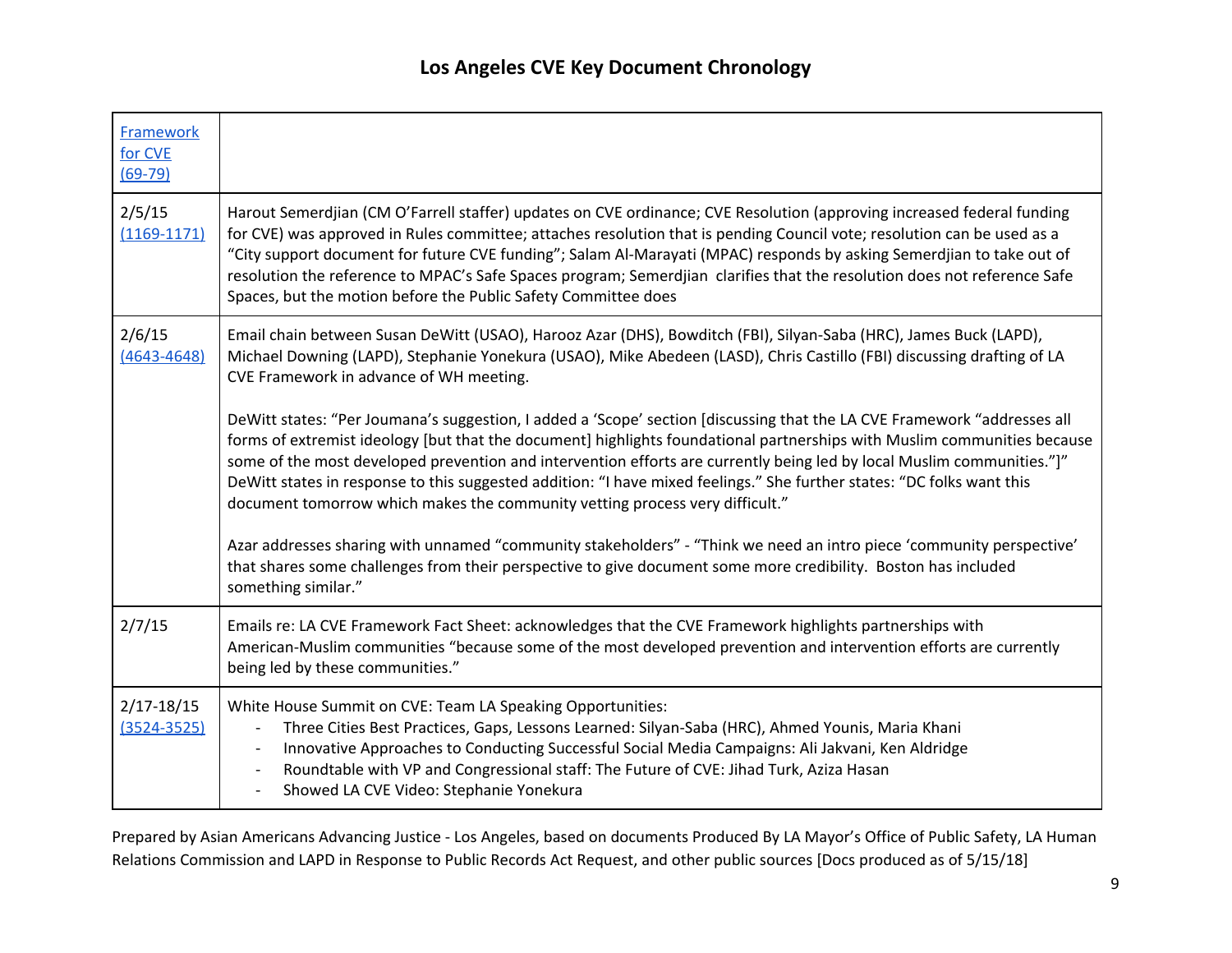|                                                         | <b>Moderated Panels: Haroon Azar</b><br>Mike Abdeen (LASD): "We always hear that LA has been doing "CVE" for many years now and this isn't<br>$\mathsf{o}$<br>anything new, can you please explain what that means?<br>Why did the Sheriff's Department find it worthwhile in the creation of the Muslim Community Affairs Unit?<br>0<br>Salam Al-Marayati (MPAC): "What are some of the challenges in engaging government and law enforcement<br>0<br>on any issue let alone CVE when MPAC first started doing this 20 years ago? What are pillars of any good<br>community engagement program between law enforcement and government? As an American-Muslim<br>organization, why make CVE a priority?<br>Michael Downing (LAPD): "Your unit engages with many different communities, how have you managed to<br>$\mathsf{o}$<br>cultivate great relationships with diaspora communities? Muslim and Non-Muslim engagement; Why CVE<br>and not just CT? Intel vs community engagement"<br>David Bowditch (FBI): "Some say FBI should have no role in CVE initiatives, what do you think the right<br>$\mathsf{o}$<br>balance is for the FBI? How do you ensure engagement and outreach initiatives are not used for surveillance<br>or investigations?<br>Anila Ali: "You've lived in both the UK and the US for many years Anila. As an educator, what concerns you<br>0<br>about what is going on right now? What give you hope? Concerns: VE Recruitment, Muslim Kids Bullied at<br>school; Hope: Immigrants are much more integrated and educated in the US vs UK |
|---------------------------------------------------------|------------------------------------------------------------------------------------------------------------------------------------------------------------------------------------------------------------------------------------------------------------------------------------------------------------------------------------------------------------------------------------------------------------------------------------------------------------------------------------------------------------------------------------------------------------------------------------------------------------------------------------------------------------------------------------------------------------------------------------------------------------------------------------------------------------------------------------------------------------------------------------------------------------------------------------------------------------------------------------------------------------------------------------------------------------------------------------------------------------------------------------------------------------------------------------------------------------------------------------------------------------------------------------------------------------------------------------------------------------------------------------------------------------------------------------------------------------------------------------------------------------------------------------------------------------------------|
| 2/10/15<br>(1046)                                       | Azar (DHS) in the sends LA-CVE-ICG a guide for speaking opportunities at WH Summit; also attaches letters from CAIR, NGOS<br>critical of CVE, also NCTC Guide to CVE which received negative press (identified questionable CVE indicators)                                                                                                                                                                                                                                                                                                                                                                                                                                                                                                                                                                                                                                                                                                                                                                                                                                                                                                                                                                                                                                                                                                                                                                                                                                                                                                                            |
| 2/24/15<br><b>HR 1022</b><br><b>(CVE Grants</b><br>Act) | HR 1022 (CVE Grants Act): House bill "To amend the Homeland Security Act of 2002 to authorize the use of Urban Area<br>Security Initiative and State Homeland Security Grant Program funding to counter violent extremism" - "(b) Purpose.—The<br>purpose of this Act is to authorize the use of Urban Area Security Initiative and State Homeland Security Grant Program<br>funds for countering violent Islamist extremism and to ensure that State and local officials are aware that Federal resources<br>are available for this urgent homeland security priority."                                                                                                                                                                                                                                                                                                                                                                                                                                                                                                                                                                                                                                                                                                                                                                                                                                                                                                                                                                                               |
| 2/26/15<br>$(1217 - 1219)$                              | Silyan-Saba (HRC) to Azar (DHS), who says Rida Hamida from WH informed her of community (CAIR and civil rights groups)<br>opposition to CVE, particularly a new bill; she says "I worry that this bill negates the LA Framework and puts the funding<br>back in law enforcement rather than in communities where we need to build the support; Silyan-Saba (HRC) says in later<br>email: "I'm going to send an email for a conference call follow up with community members next week. Also need to set up<br>dates for focus groups in the next week or so                                                                                                                                                                                                                                                                                                                                                                                                                                                                                                                                                                                                                                                                                                                                                                                                                                                                                                                                                                                                            |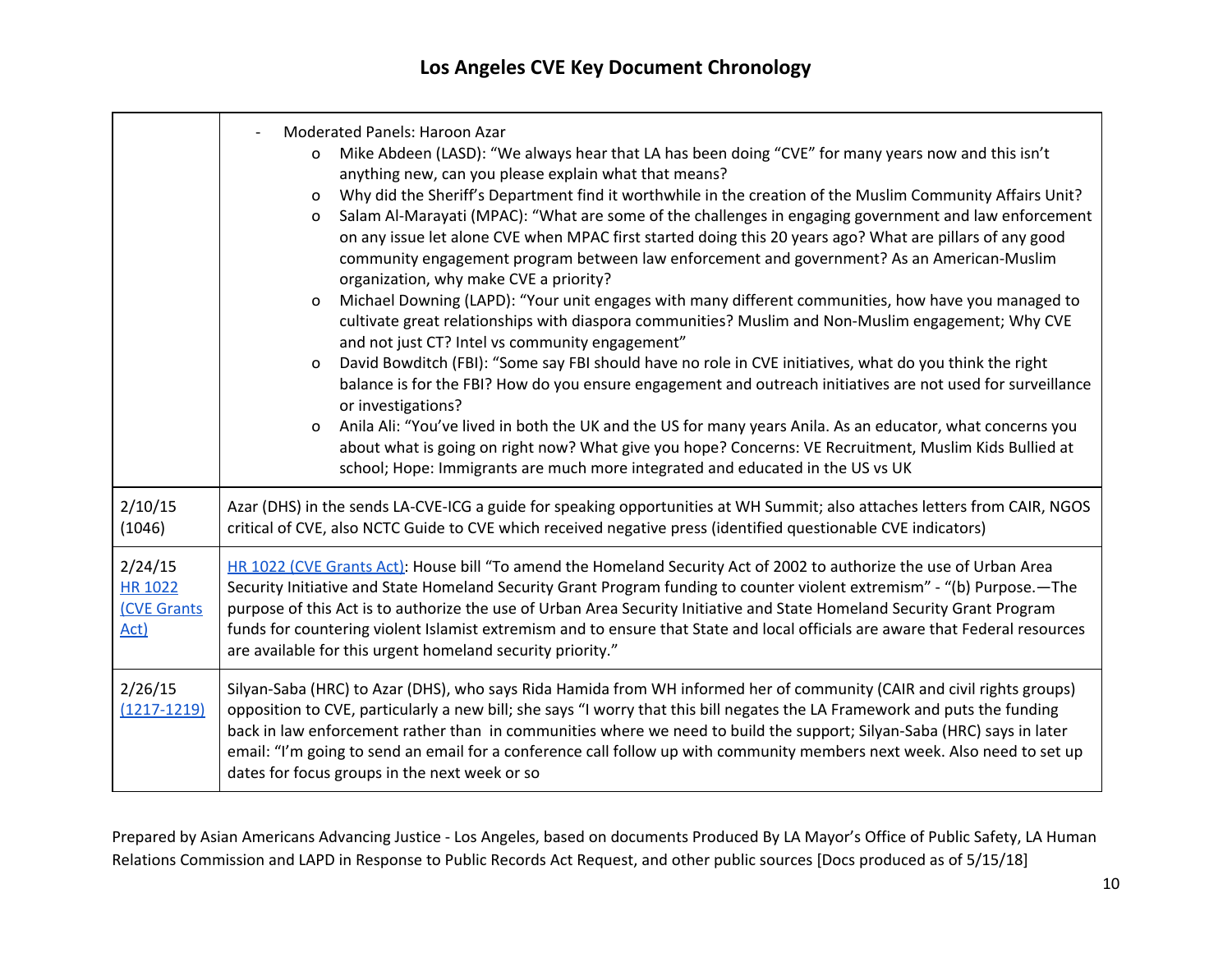| 3/10/15                     | Discussing 3/18 working group meeting; Azar (DHS) says George Selim from WH calling into meeting; announces new                                                                                                                                                                                                                                                                                                                                                                                                                                                                                                                |
|-----------------------------|--------------------------------------------------------------------------------------------------------------------------------------------------------------------------------------------------------------------------------------------------------------------------------------------------------------------------------------------------------------------------------------------------------------------------------------------------------------------------------------------------------------------------------------------------------------------------------------------------------------------------------|
| $(2245 - 2246)$             | members to the working group from USCIS (Brandon Menancio and Graciela Arreola-Munoz)                                                                                                                                                                                                                                                                                                                                                                                                                                                                                                                                          |
| 3/4/15                      | Email chain between LA CVE ICG re 3/18 meeting and follow up including various convos: debrief on WH CVE Summit;                                                                                                                                                                                                                                                                                                                                                                                                                                                                                                               |
| through                     | George Selim form WH will be calling into meeting; Lori Nelson stepping into group from FBI; Adding Brandon Menancio                                                                                                                                                                                                                                                                                                                                                                                                                                                                                                           |
| 4/8/14                      | (USCIS) and Graciela Arreola-Munoz (USCIS) to ICG; Susan DeWitt (USACAC) wants to discuss "grant issue" she raised with                                                                                                                                                                                                                                                                                                                                                                                                                                                                                                        |
| $(828 - 839)$               | Abdeen; Azar attaches a number of docs including "german-cve.JPG"; Abdeen (LASD) states he will be attending one of the                                                                                                                                                                                                                                                                                                                                                                                                                                                                                                        |
| (847)                       | German events; one page (829) appears redacted                                                                                                                                                                                                                                                                                                                                                                                                                                                                                                                                                                                 |
| 4/6/15<br>$(601 - 605)$     | Email chain begun by Aziza Hasan (Newground) to Silyan-Saba (HRC) who forwarded to Haroon Azar. forwarding flyer on<br>CVE event hosted by CAIR, MSA, Shura Council, ACLU and AAAJ-LA; Azar calls this a "one way propaganda event":<br>Silyan-Saba says our framing "feeds into the fear narrative" and that it is "not surprising given that CAIR and Islamic Shura<br>Council are sponsors."                                                                                                                                                                                                                                |
| 4/7/15<br>$(849 - 852)$     | Abdeen (LASD) email to LA CVE ICG about 4/16/16 meeting                                                                                                                                                                                                                                                                                                                                                                                                                                                                                                                                                                        |
| 4/14/15                     | Email from Harooz Azar (DHS) to LA CVE ICG, commenting on Editorial by Rabia Chowdhury on CVE. States: "Rabia's been                                                                                                                                                                                                                                                                                                                                                                                                                                                                                                           |
| (4638)                      | one of USG's strongest community partners on CVE for many years now."                                                                                                                                                                                                                                                                                                                                                                                                                                                                                                                                                          |
| $4/21 - 22/15$              | Susan DeWitt (USAO) email to ICG re LA CVE Framework in which she is incorporating changes requested by AMCLI; draft                                                                                                                                                                                                                                                                                                                                                                                                                                                                                                           |
| $(2253 - 2256)$             | Framework references the following community groups: AMCLI, Bayan Claremont, NewGround, Tiyya, Access, Umma Clinic,                                                                                                                                                                                                                                                                                                                                                                                                                                                                                                            |
| (4537)                      | Niswa Assoc., and MPAC                                                                                                                                                                                                                                                                                                                                                                                                                                                                                                                                                                                                         |
|                             | DeWitt states: I have been asked to take the appendix and any references to AMCLI out of this document at the request of<br>AMCLI, as relayed to Haroon in response to the AP article this morning. The Appendix contains a list of great local<br>community efforts, including AMCLI, but as requested I have deleted the entire Appendix, not just AMCLI."                                                                                                                                                                                                                                                                   |
| May 2015<br>$(3481 - 3491)$ | Los Angeles Framework for Countering Violent Extremism (May 2015):<br>- "The concepts presented in the Los Angeles CVE Framework are designed to address a broad spectrum of extremist<br>ideology that promotes violence and criminal activity. This document, however, highlights foundational partnerships with<br>American-Muslim communities because these communities are leading efforts to develop some of the most innovative<br>prevention and intervention programs in the region." (3482)<br>- "The Los Angeles Framework consists of three pillars: prevention, intervention, and interdiction. Each of the three |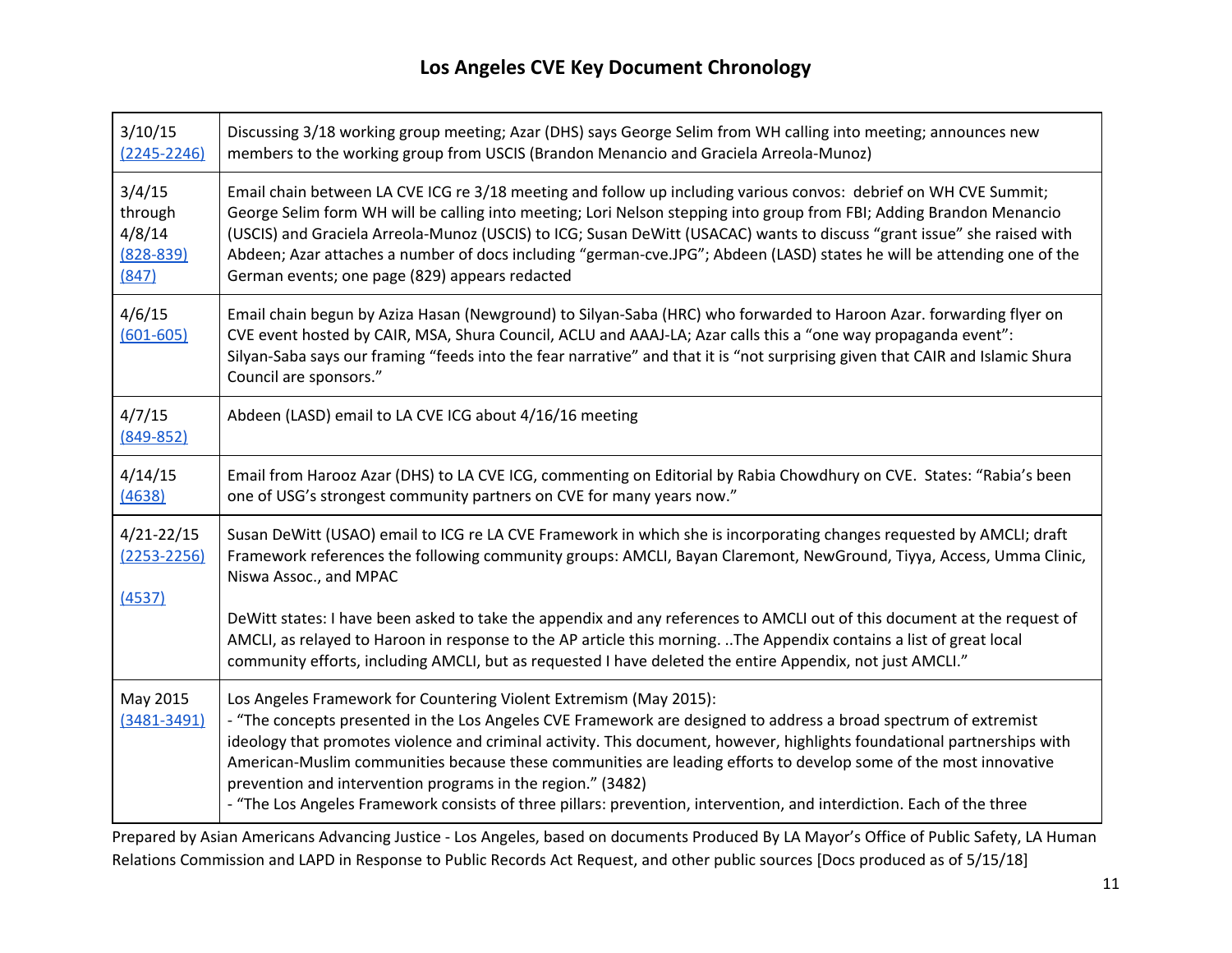T

┍

|                            | components aims to meet community needs while mitigating a variety of risk factors. Prevention addresses communal<br>needs and focuses on expanding engagement as well as promoting healthy and resilient communities through<br>community-driven programs and initiatives. Intervention, or "Off Ramps," focuses on individual needs. The interdiction<br>component addresses security and community safety risks. Both prevention and intervention are early mechanisms of risk<br>mitigation, whereas interdiction is a mechanism for disrupting criminal threats." (3484)<br>[Note: this is the version circulated on 7/20/16; but references earlier versions; there may also be later versions]                                                                                                                                                                                                                                                                                                                                                                                                                                                                                                     |
|----------------------------|-----------------------------------------------------------------------------------------------------------------------------------------------------------------------------------------------------------------------------------------------------------------------------------------------------------------------------------------------------------------------------------------------------------------------------------------------------------------------------------------------------------------------------------------------------------------------------------------------------------------------------------------------------------------------------------------------------------------------------------------------------------------------------------------------------------------------------------------------------------------------------------------------------------------------------------------------------------------------------------------------------------------------------------------------------------------------------------------------------------------------------------------------------------------------------------------------------------|
| 5/18/2015<br>$(885 - 887)$ | Abdeen (LASD) email to LA CVE ICG re 5/20 meeting                                                                                                                                                                                                                                                                                                                                                                                                                                                                                                                                                                                                                                                                                                                                                                                                                                                                                                                                                                                                                                                                                                                                                         |
| 5/28/15<br>$(888 - 895)$   | DeWitt (USAO) sends draft thank you note to community members who participated in CVE video per discussion at last ICG<br>meeting; edits to the letter include request for continued collaboration                                                                                                                                                                                                                                                                                                                                                                                                                                                                                                                                                                                                                                                                                                                                                                                                                                                                                                                                                                                                        |
| 6/3/15<br>$(1175 - 1184)$  | Harout Semerdjian (CM Mitch O'Farrell staff) email to Downing (LAPD), Silyan-Saba (HRC), Aazar (DHS) and Salam<br>Al-Marayati (MPAC) stating CM "ready to bring back our CVE Motion to the Public Safety Committee next week"; expects<br>HRC, DHS, MPAC to submit written report to Committee after WH meeting; Silyan-Saba (HRC) responds only to Harout<br>saying they need to discuss; Al-Marayati responds to whole group saying he heard feds no longer want to pursue CVE and<br>asks Haroon Azar to clarify; Mike Downing asks Salam to "Stick with us  We Won't leave you"; Salam responds that he is<br>"Always with you, Mike" and that "I suggest that we specify what we want [] partnership, community led initiatives and<br>raising awareness to counter ISIS. The rest is politics and will hurt us"; Silyan-Saba (HRC) responds: "Salam, you are always<br>on the mark. We should be specific to the points you noted, which are also the core of the LA Framework." Azar responds<br>that CVE is not going anywhere: DHS, DOJ, FBI DOS all formed CVE offices; he also references that Salam Al-Marayati is<br>currently in Doha with Haris [Tarin] (former MPAC staff, then with DHS) |
| 6/10/15<br>$(1035 - 1038)$ | LA CVE ICG discusses LA Invitees to WH CVE Summit; list includes: Maria Khani (ACCESS California Services, James Buck<br>(LAPD), Ali Jakvani (Youth Coordinator, Islamic Center of SGV), Anila Ali (American Muslim Women's' Empowerment<br>Council), Azizia Hassan (Director, New Ground), Christopher Castillo (FBI), Bowditch (FBI), Haroon Azar (DHS), Silyan-Saba<br>(HRC), Joseph Hartshorne (LASD), Jihad Turk (Bayan Claremont), Ken Aldridge (Aero Films), Michael Downing (LAPD), Mike<br>Abdeen (LASD), Salam Al Marayati (MPAC), Stephanie Yonekura (USAO), Susan DeWit (USAO), Ahmed Younis (Chapman<br>University)                                                                                                                                                                                                                                                                                                                                                                                                                                                                                                                                                                          |
| 6/15/15<br>$(873 - 874)$   | Abdeen email to LA CVE ICG re 6/18 ICG meeting; topics will be: CVE issues and current events during Holy month of<br>Ramadan                                                                                                                                                                                                                                                                                                                                                                                                                                                                                                                                                                                                                                                                                                                                                                                                                                                                                                                                                                                                                                                                             |

Prepared by Asian Americans Advancing Justice - Los Angeles, based on documents Produced By LA Mayor's Office of Public Safety, LA Human Relations Commission and LAPD in Response to Public Records Act Request, and other public sources [Docs produced as of 5/15/18]

┑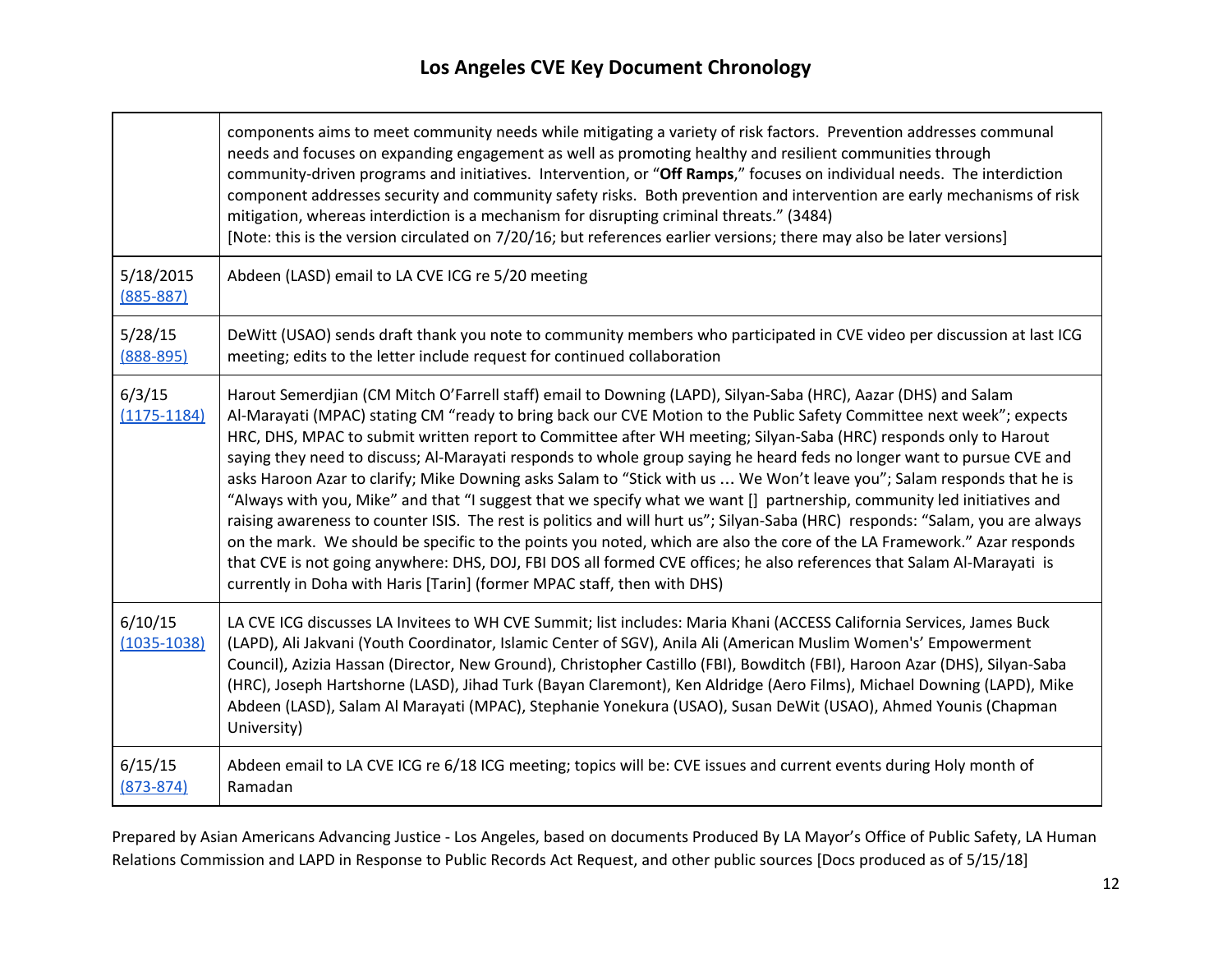| $(877 - 879)$                                 |                                                                                                                                                                                                                                                                                                                                                                                                                                                                                                                                                                                                                                                                                                                                                                                                                                                                                                                                                                    |
|-----------------------------------------------|--------------------------------------------------------------------------------------------------------------------------------------------------------------------------------------------------------------------------------------------------------------------------------------------------------------------------------------------------------------------------------------------------------------------------------------------------------------------------------------------------------------------------------------------------------------------------------------------------------------------------------------------------------------------------------------------------------------------------------------------------------------------------------------------------------------------------------------------------------------------------------------------------------------------------------------------------------------------|
| 6/15/15<br>$(2431 - 2437)$                    | Agreement with LAPD and EdVenture Partners to do 5 P2P programs in LA in fall academic year; 2435-2436:<br>communications between Horace Frank (LAPD) and EVP re programs in LA; cost below 95k, or else must open to bids per LA<br>City rules; linked to fed CVE program (DOS)                                                                                                                                                                                                                                                                                                                                                                                                                                                                                                                                                                                                                                                                                   |
| 6/17/15<br>$(638 - 651)$                      | Email chain between LA CVE ICG members about a film about CVE that the City is developing with "partners" including<br>USAO, LAPD, LASD, DHS, FBI. Sent letters to the following film participants: Hathout, Southard, Father Gogy, Bustamante,<br>Garcetti, Hartshorne, Jakvani, Khalsa, Saafir, Turk, Younis, Khani, Ali, Alkhouli, Brie Loskota, Rabbi Bassin, Al-Marayati.<br>Letters initially identified the working group (ICG) as CVE-ICG, but discussion to change it to LA ICG because of "community's<br>reaction to CVE."                                                                                                                                                                                                                                                                                                                                                                                                                              |
| 6/19/2015<br>$(880 - 883)$<br>$(2267 - 2270)$ | DeWitt (USAO) email to LA CVE ICG stating USAO has \$100k of CVE grant money to distribute; asks for input on "how to best<br>utilize the \$\$ and formulate the RFPs"; Abdeen responds that \$\$ should be spent on "educational programs for the<br>community and LE to better inform them of CVE efforts and to get them engaged; Lori Nelson (FBI) agrees, asking for "A<br>strong marketing campaign  to promote outreach/educational program, related-training seminars, and CVE informational<br>sessions"; (2267) Decker asks if this is: "instead of the \$ we are seeking or in addition to it." Neeraj consults with Azar who<br>tells him this is a different pot from "NCTC"; Neeraj ideas for the \$: should not go to law enforcement, should go to groups<br>like GRYD and DV? Perhaps HRC? Asks if they want to "keep it with Muslim groups who have been the most engaged in spite<br>of what that says. Especially considering South Carolina." |
| 6/20/15<br>$(1185 - 1192)$                    | Harout Semerdian (CM O'Farrell staff) informing Downing (LAPD), Silyan-Saba (HRC), Salam Al-Marayati (MPAC), Edina<br>Lukovic (MPAC), Azar (DHS), Neeraj Bhatnagar (MOPS), Shawn Alexander (LAPD) that O'Farrell introduced the CVE Motion<br>and Resolution; LAPD will present a report; and HRC, DHS and MPAC will also present; Salam asks if they anticipate<br>opposition in the city council; Silyan-Saba (HRC) responds that not so much opposition, but that it's a new issue for Council<br>so they are "hoping to raise their awareness and push for community support for the proposed motion"                                                                                                                                                                                                                                                                                                                                                          |
| 6/22/15<br>$(1027 - 1034)$                    | LA CVE ICG wants to convene meeting with community partners including "White House team" including Anila, Maria, Ali,<br>Salam and Jihad.                                                                                                                                                                                                                                                                                                                                                                                                                                                                                                                                                                                                                                                                                                                                                                                                                          |
| 7/16/15<br>$(666 - 669)$                      | Abdeen (LASD) email to Silyan-Saba (HRC) and Azar (DHS) attaching agenda for ICG meeting; agenda not produced                                                                                                                                                                                                                                                                                                                                                                                                                                                                                                                                                                                                                                                                                                                                                                                                                                                      |
| 8/5/15                                        | Abdeen email to ICG attaching our first PRA request; identifies it as a discussion item for upcoming "Thursday" meeting                                                                                                                                                                                                                                                                                                                                                                                                                                                                                                                                                                                                                                                                                                                                                                                                                                            |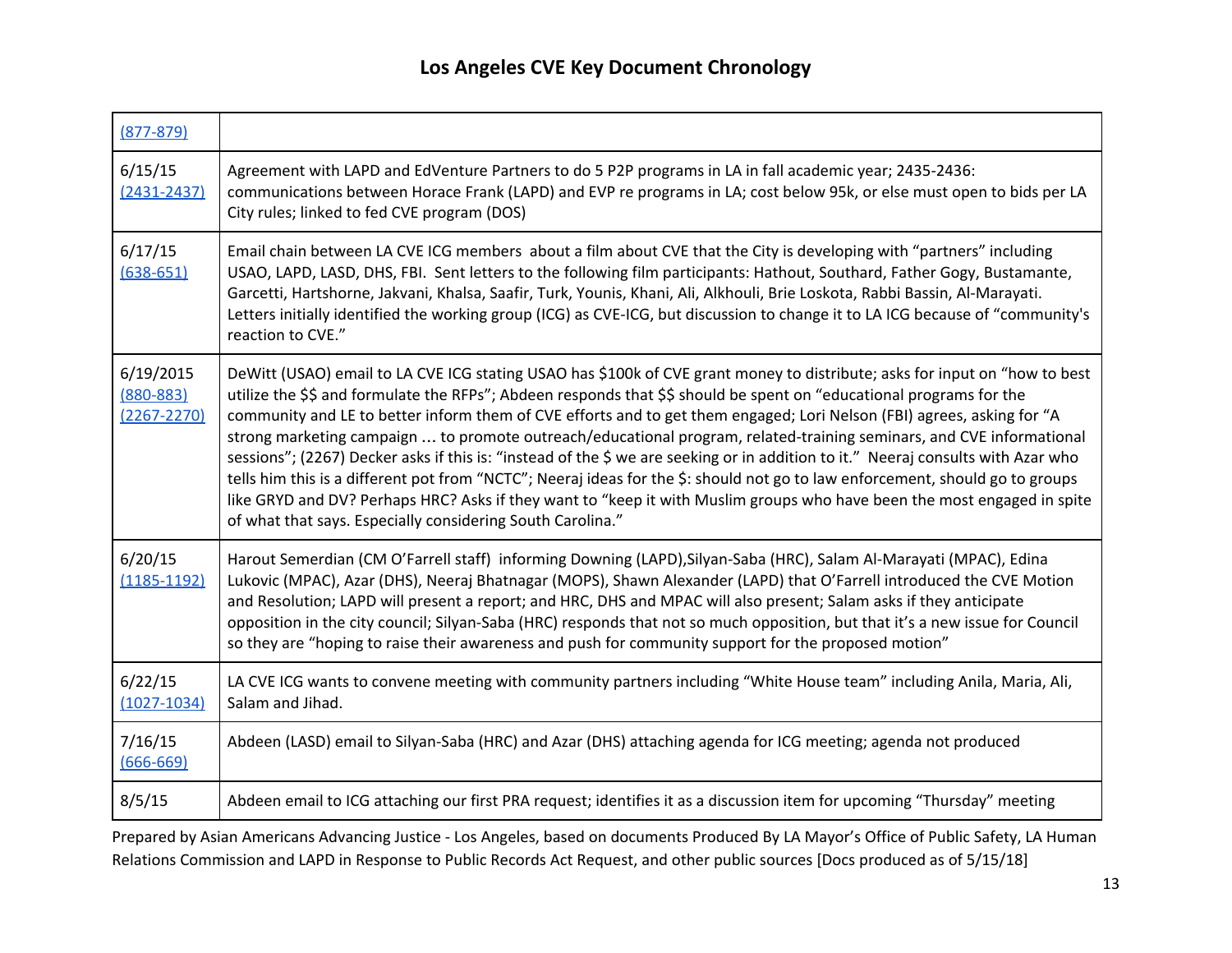| $(856 - 857)$              |                                                                                                                                                                                                                                                                                                                                                                                                                                                                                                                                                                                                                                                                                                                                                                                                                                                                                                                                                                                                                         |
|----------------------------|-------------------------------------------------------------------------------------------------------------------------------------------------------------------------------------------------------------------------------------------------------------------------------------------------------------------------------------------------------------------------------------------------------------------------------------------------------------------------------------------------------------------------------------------------------------------------------------------------------------------------------------------------------------------------------------------------------------------------------------------------------------------------------------------------------------------------------------------------------------------------------------------------------------------------------------------------------------------------------------------------------------------------|
| 8/5/15<br>$(1022 - 1031)$  | LA CVE ICG members concerned with CAIR coordinated press conferences to oppose CVE                                                                                                                                                                                                                                                                                                                                                                                                                                                                                                                                                                                                                                                                                                                                                                                                                                                                                                                                      |
| 8/6/15<br>$(2325 - 2337)$  | Reference to PRA from Civil Rights Groups re Los Angeles CVE programs                                                                                                                                                                                                                                                                                                                                                                                                                                                                                                                                                                                                                                                                                                                                                                                                                                                                                                                                                   |
| 8/15/15<br>$(1190-1192)$   | Salam Al-Marayati (MPAC) asks Harout Semerdjian (CM O'Farrell staff), Silyan-Saba (HRC) and Downing (LAPD) when CVE<br>Resolution will be up for a vote with Council (He also references that "We had a great DHS conference representing LA");<br>Harout responds he will have it before Public Safety Committee after he meets with Downing in the "coming weeks"                                                                                                                                                                                                                                                                                                                                                                                                                                                                                                                                                                                                                                                     |
| 8/22/15<br>$(1193 - 1196)$ | Harout Semerdjian (CM O'Farrell staff) tellsSilyan-Saba (HRC), Downing (LAPD), Salam Al-Marayati (MPAC) that CM<br>Englander questioned the timing of the CVE Resolution and suggested postponing introduction to Committee "given recent<br>developments in the Middle East" but in light of Downing giving it green light, will consider agendizing for 9/26; Silyan-Saba<br>(HRC) responds: precisely the horrific crisis globally that reaffirms our need to have systems in place to effectively address<br>local impacts"; Silyan-Saba writes separately to Villasenor (HRC) to discuss how HRC can work with them and the<br>"community" on this issue -- says: "It may be helpful if we can help them see how this becomes a local issue given the<br>makeup of our local communities and the various ways in which we are impacted; Salam Al-Marayati responds to whole<br>group: "I agree with Joumana in that we envision a future where Middle East conflicts redouble our efforts here in Los<br>Angeles." |
| 10/13/15<br>$(824 - 827)$  | Email chain between Silyan-Saba (HRC), Abdeen (LASD) and Azar (DHS); Silyan-Saba seeks meeting to address "ICG future<br>next steps. Last meeting was very discouraging for me and I needed to take some time to think about the new dynamics<br>within the group." Silyan-Saba (HRC) attaches doc titled "ICG Strategic Planning Notes - Final"                                                                                                                                                                                                                                                                                                                                                                                                                                                                                                                                                                                                                                                                        |
| 10/27/15<br>$(854 - 855)$  | Email chain forward "FBI CVE Letter" as an attachment; Salam Al-Marayati (MPAC) sends it to Downing (LAPD), Bowditch<br>(FBI), Abdeen (LASD), Azar (DHS) and DeWitt (USACAC)                                                                                                                                                                                                                                                                                                                                                                                                                                                                                                                                                                                                                                                                                                                                                                                                                                            |
| 11/6/15<br>(1020)          | Silyan-Saba (HRC) email to Azar (DHS) re hosting a community focus group on intervention model; got input from Hoad<br>(MPAC DC), Aziza (New Ground), Ahmed (Younis?) to develop an organic community intervention model; plans to invite<br>other intervention experts and academics, e.g. Anne Tremblay GYRD/gang intervention model, Kumar (LA County DMH)                                                                                                                                                                                                                                                                                                                                                                                                                                                                                                                                                                                                                                                           |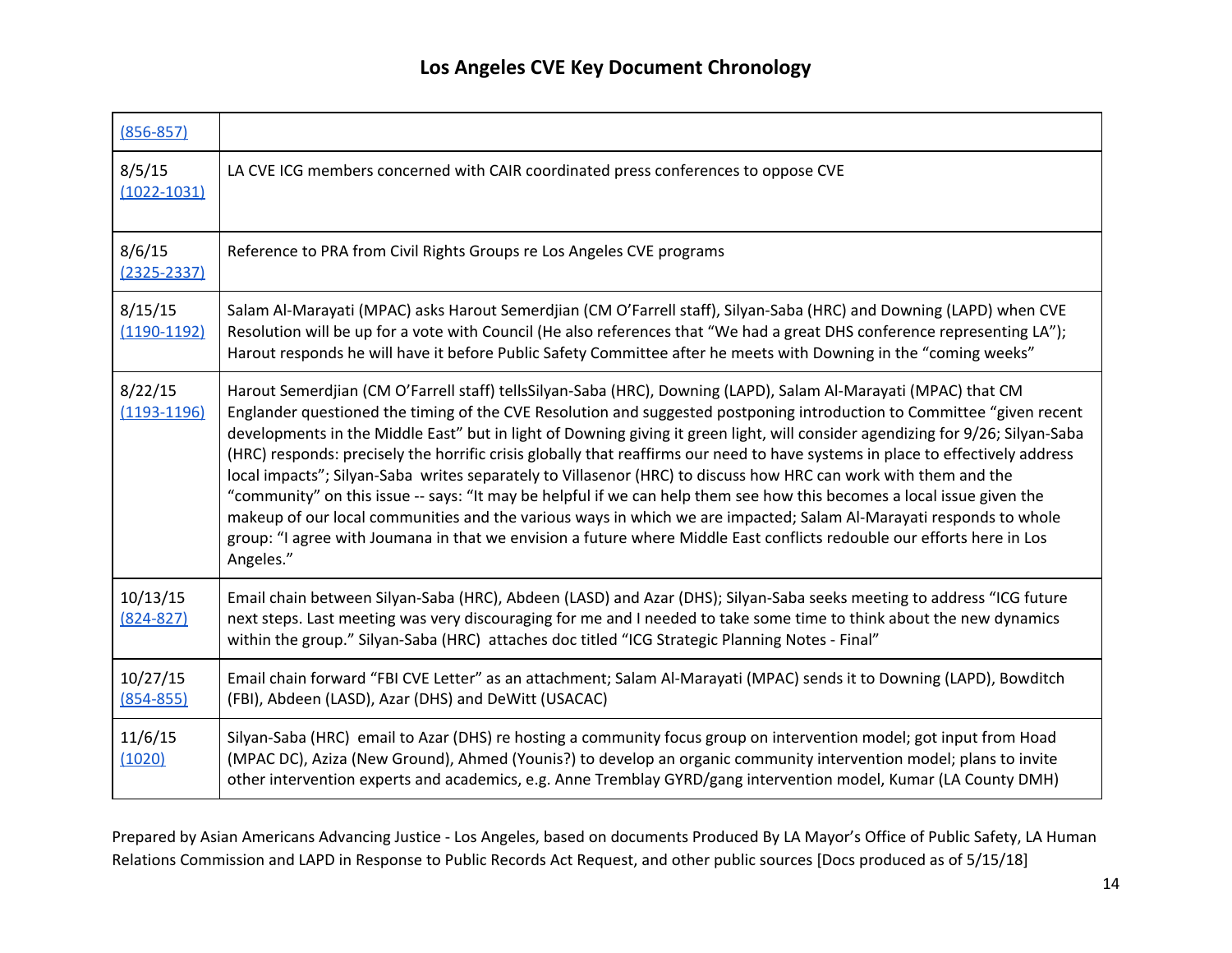| 11/9/15                       | Emails between Abdeen (LASD) and Silyan-Saba (HRC) re agenda (attached) for next ICG meeting (11/19)                                                                                                                                                                                                                                                                                                                                                                                                                                                                                                                                                                                                                                                                                                                                                                                                                                                                                                                                                                                                                                                                                                                                                                                                                                                                                                                                                                              |
|-------------------------------|-----------------------------------------------------------------------------------------------------------------------------------------------------------------------------------------------------------------------------------------------------------------------------------------------------------------------------------------------------------------------------------------------------------------------------------------------------------------------------------------------------------------------------------------------------------------------------------------------------------------------------------------------------------------------------------------------------------------------------------------------------------------------------------------------------------------------------------------------------------------------------------------------------------------------------------------------------------------------------------------------------------------------------------------------------------------------------------------------------------------------------------------------------------------------------------------------------------------------------------------------------------------------------------------------------------------------------------------------------------------------------------------------------------------------------------------------------------------------------------|
| 11/10/15<br>$(4450 - 4451)$   | Email from Weine (DHS contractor) re:<br>Subject: Program Evaluation of the Los Angeles CVE Initiative (funded by DHS)<br>Sent to Downing (LAPD), Silyan-Saba (HRC), Salam (MPAC), Susan DeWitt (DOJ), Chloe Plotnuck, Wes Hsu (USAO),<br>Harooz Azar (DHS), Mike Abdeen (LASD) re DHS funded evaluation of CVE<br>introduces Steve Eisenman (UCLA Pub Health Dept & Disasters) who will be co-leading the effort.<br>States: "The evaluation should delineate the underlying mechanisms by which CVE causes changes in key outcomes.<br>The knowledge generated will inform how CVE programs need to be changed, what aspects are worthy of<br>implementation in LA and other U.S. cities, what are desirable and undesirable unintended outcomes of those<br>initiatives, and how to best safeguard civil liberties." Attaches Eval proposal.<br>Also states: "We intend to convene a meeting in Los Angeles on Wednesday December 2. This will be an important<br>planning meeting where we will begin to frame what we see as the evaluation focus (e.g. off-ramp program?<br>something else?). It will include a discussion of what is measurable and how can it be measured. In part to facilitate<br>this discussion I will also share some preliminary findings from the study we have been doing in Los Angeles over the<br>past two years focused on community policing and CVE."<br>References attachment to "entire proposal" for CVE Eval in LA [Note: not produced] |
| 12/2/15<br>(4477)             | Email from Eisenman(DHS contractor) setting meeting for 12/2 re: Program Evaluation of the Los Angeles CVE Initiative<br>[Note: No agenda or notes of meeting produced]                                                                                                                                                                                                                                                                                                                                                                                                                                                                                                                                                                                                                                                                                                                                                                                                                                                                                                                                                                                                                                                                                                                                                                                                                                                                                                           |
| 12/15                         | Congress passed the Department of Homeland Security Appropriations Act, 2016, which allocated \$10 million for a<br>"countering violent extremism (CVE) initiative to help states and local communities prepare for, prevent, and respond to<br>emergent threats from violent extremism."                                                                                                                                                                                                                                                                                                                                                                                                                                                                                                                                                                                                                                                                                                                                                                                                                                                                                                                                                                                                                                                                                                                                                                                         |
| 12/14-17/15<br>$(898 - 909)$  | Silyan-Saba (HRC) email to LA CVE ICG re 12/17 meeting; agenda attached; SBCSD (San Bernardino County Sheriff Dept) reps<br>Deon Filer, Zach and Ruben will be unable to attend 12/17 ICG meeting because of SBD terror attack                                                                                                                                                                                                                                                                                                                                                                                                                                                                                                                                                                                                                                                                                                                                                                                                                                                                                                                                                                                                                                                                                                                                                                                                                                                    |
| 12/18/2015<br>$(1162 - 1165)$ | Harout Semerdjian (CM Mitch O'Farrell staff) contacted Downing (LAPD), Silyan-Saba (HRC), Salam Al-Marayati (MPAC) and<br>Azar (DHS) (copy Shawn Alexander (LAPD), Villasenor (HRC), David Giron (LA City)); wants to resume pushing CVE ordinance<br>through Public Safety Committee in January; references recent SBD terror act (committed by suspected Muslim extremists);<br>everyone seems on board with this; Anna DelCampo references a piece by Downing and Salam Al-Marayati in WaPo                                                                                                                                                                                                                                                                                                                                                                                                                                                                                                                                                                                                                                                                                                                                                                                                                                                                                                                                                                                    |
| 12/18/15                      | Harout Semerdjian (CM Mitch O'Farrell staff) email to Silyan-Saba (HRC), Michael Downing (LAPD), Haroon Azar (DHS),                                                                                                                                                                                                                                                                                                                                                                                                                                                                                                                                                                                                                                                                                                                                                                                                                                                                                                                                                                                                                                                                                                                                                                                                                                                                                                                                                               |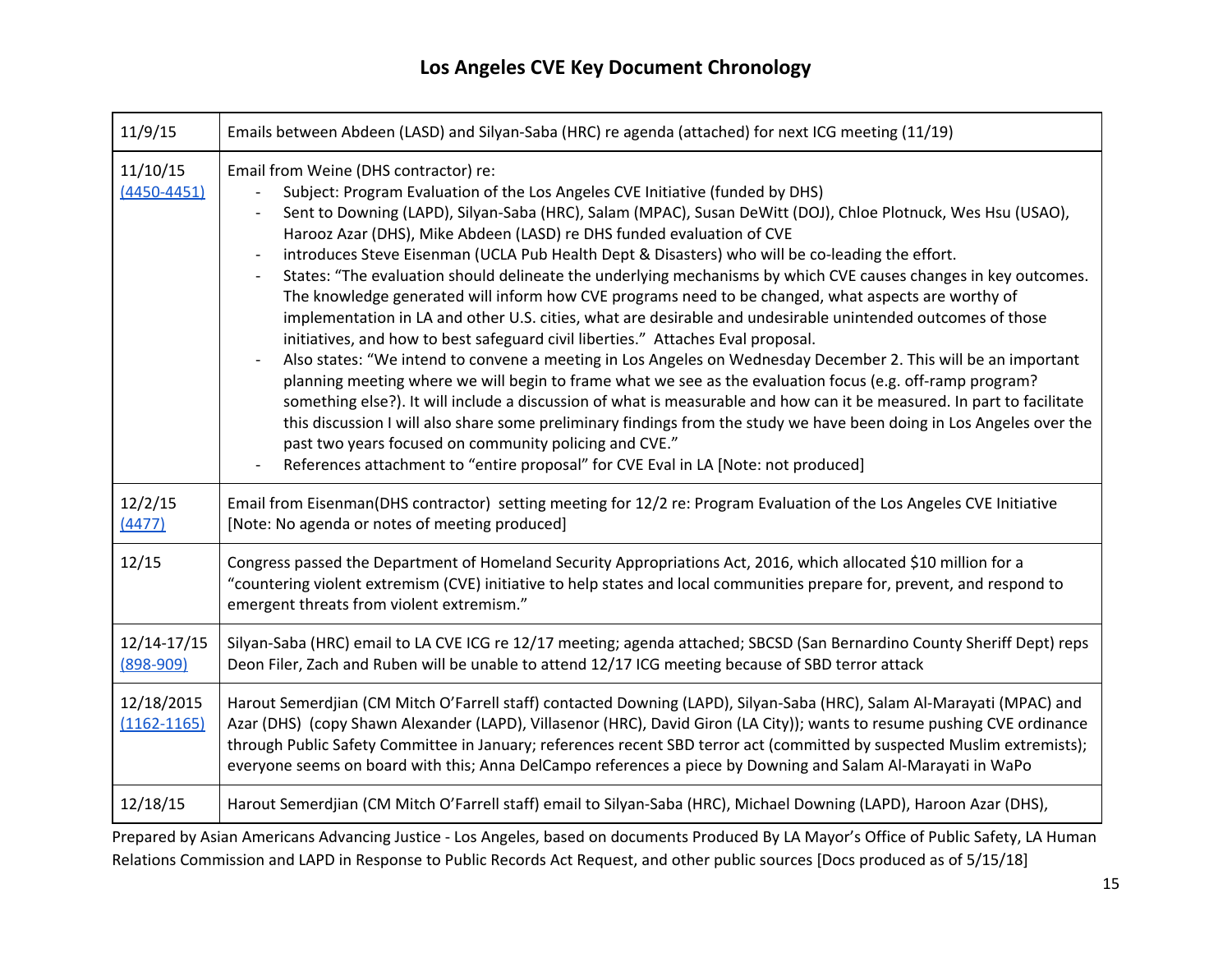| $(443 - 445)$<br>(4453) | Salam Al-Marayati (MPAC): wants a prep meeting with these folks to discuss verbal report on CVE during 1/19/16 Public<br><b>Safety Committee Meeting</b>                                                                                                                                                                                                                                                                                                                                                                                                    |
|-------------------------|-------------------------------------------------------------------------------------------------------------------------------------------------------------------------------------------------------------------------------------------------------------------------------------------------------------------------------------------------------------------------------------------------------------------------------------------------------------------------------------------------------------------------------------------------------------|
| 1/14/16<br>(4454)       | Silyan-Saba (HRC) email to LA CVE ICG, announcing next meeting on 2/4/16. States "agenda will include discussion and<br>updates on next steps for building the intervention programming as well as the national CVE coordination."                                                                                                                                                                                                                                                                                                                          |
| 1/11/16<br>(4628)       | Email from Haroon Azar (DHS), cc to Kristen B Gnipp (NCTC), bcc to Downing (LAPD) to undisclosed recipients; announcing<br>conference call with "stakeholders in the LA area on recent updates to Federal CVE efforts." Attached Fact Sheet states:<br>Since launch of CVE in 2011  "many federal, state, local, and tribal governments have contributed meaningfully to the CVE<br>effort. However, efforts of ISIL and other groups to radicalize American citizens has required the U.S. Government to update<br>the efforts that began five years ago." |
|                         | States: "The CVE Task Force will be a permanent interagency task force hosted by  (DHS) with overall leadership provided<br>by DHS and the Department of Justice, with additional staffing provided by  [FBI, NCTC] and other supporting departments<br>and agencies."                                                                                                                                                                                                                                                                                      |
| 2/1/16<br>(2497)        | Emails between MOPS (Alis Finstein, Bhatnagar, Ishigooka, Gorrell) re CVE Project: Finstein reports that project is "Just<br>approved by the State!" Bhatnagar states: "Next steps include a source of the funds- ie. existing projects that have cost<br>savings or those we take money from."                                                                                                                                                                                                                                                             |
| 3/8/16<br>(4460)        | Silyan-Saba announces to LA CVE ICG that she has accepted a Director position with MOPs working with Deputy Mayor Jeff<br>Gorrell, where she will "will be focused on building the needed structure for the intervention programming to combat<br>violent extremism." She identifies that the next phase of the LA CVE ICG is to build a "sustainable intervention programming<br>for L.A. and Orange Counties."                                                                                                                                            |
| 3/18/16<br>(2473)       | Silyan-Saba discusses with MOPS staff (Bhatnagar, Polychronis, Naomi Seligman, Andre Herndon and Leo Daube) "a meeting<br>for our team to discuss the branding and media strategy for CVE roll out."                                                                                                                                                                                                                                                                                                                                                        |
| 3/21/16<br>(2479-2496)  | Bhatnagar (MOPS) to Silyan-Saba (MOPS) attaching CVE PPT: Counterring Radicalization in Communities. Includes "Mayor's<br>Office of Public Safety The Proposal:<br>Timeline 2016-2017<br>Hire Director, march 2016<br>$\circlearrowright$<br>Develop Program protocols and training curriculum for volunteers with existing Working Group and<br>$\circ$<br>resources                                                                                                                                                                                       |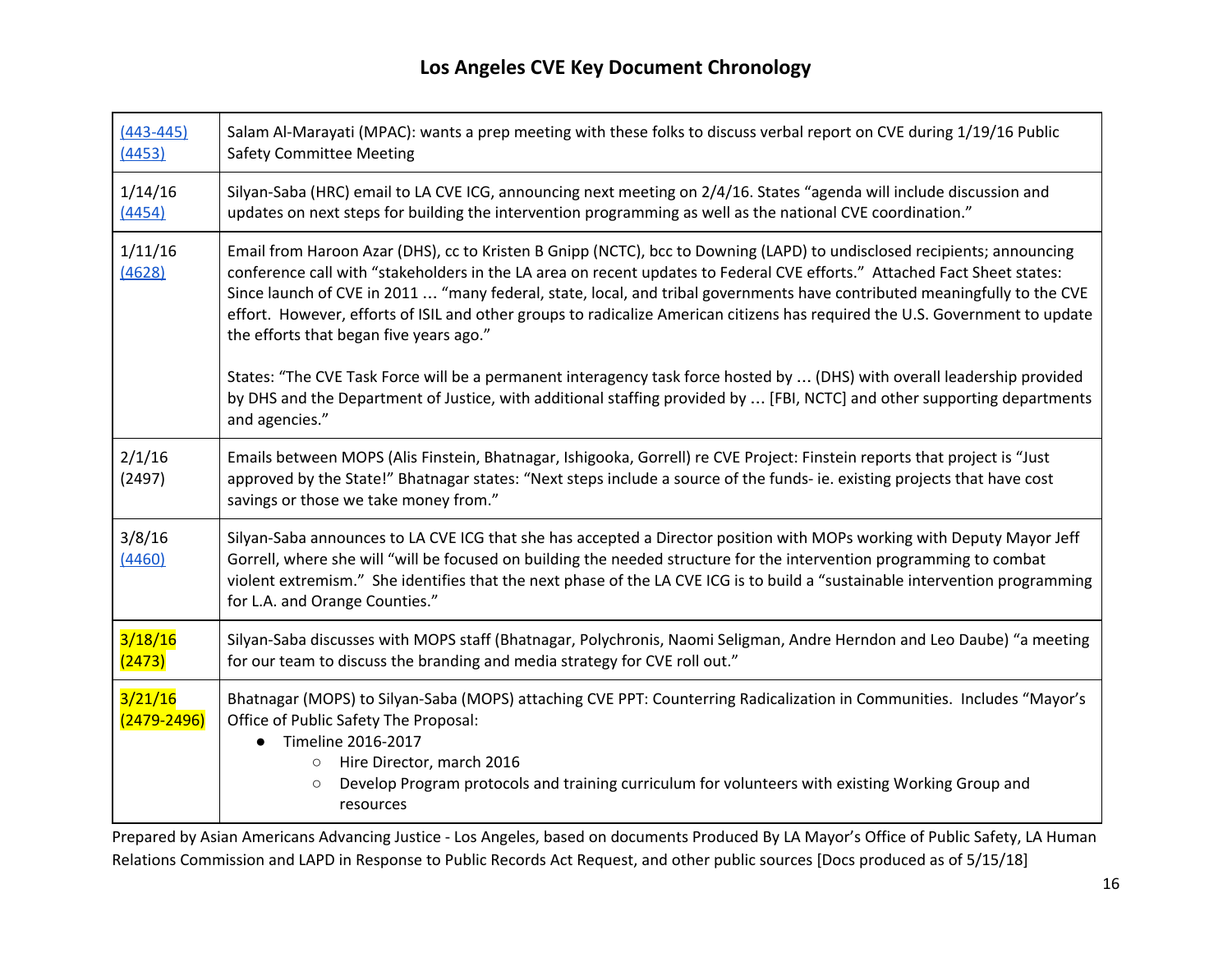|                                                  | Publicize / Add to 211/311 / Create city website page<br>$\circ$<br>Recruit appropriate volunteer corps<br>$\circ$<br>\$250,000 initial budget<br>$\circ$<br>Apply for FY2017 DHS CVE grants<br>$\circ$<br>Permanently embed under LA Human Relations Commission<br>$\circ$                                                                                                                                                                                                                                                                                                                                                                                                                                                                                                                                                                                                                                                                                                                                                                                                                                                                                |
|--------------------------------------------------|------------------------------------------------------------------------------------------------------------------------------------------------------------------------------------------------------------------------------------------------------------------------------------------------------------------------------------------------------------------------------------------------------------------------------------------------------------------------------------------------------------------------------------------------------------------------------------------------------------------------------------------------------------------------------------------------------------------------------------------------------------------------------------------------------------------------------------------------------------------------------------------------------------------------------------------------------------------------------------------------------------------------------------------------------------------------------------------------------------------------------------------------------------|
| 3/24/16<br>(2477)                                | Email from Bhatnagar (MOPS) to Polychronis (MOS) summarizing CVE announcement: "This month, the City of LA hired a<br>CVE Director to start the nations' 1st intervention program. We will be partnering with community based orgs to privode<br>[sic] assessments and lead individuals to offrams [sic] mental health / counseling / law enforcement involvement."                                                                                                                                                                                                                                                                                                                                                                                                                                                                                                                                                                                                                                                                                                                                                                                        |
| 3/28/16                                          | Salam Al Marayati email to Silyan-Saba (HRC) and Gorell; says that now that there is a "lull in activities" they should set up a<br>meeting with community leaders to get their pulse on the situation. It is key that we gain their buy-in as we move forward. I<br>am sure you agree." Salam emphasizes "public health over criminal justice, rehabilitation over incarceration and<br>surveillance, infusing resources for services and referrals to community centers and houses of worship" Silyan-Saba agrees,<br>and says they are working with public health professionals as well as community and law enforcement."                                                                                                                                                                                                                                                                                                                                                                                                                                                                                                                              |
| 4/5/16                                           | Silyan-Saba (MOPS) email to Susan Sabry (Bytcubed LLC - Policy Advisor, DHS) and Ahmed Younis (Chapman; DHS contractor<br>referencing meeting the next day, and attaching "workplan."                                                                                                                                                                                                                                                                                                                                                                                                                                                                                                                                                                                                                                                                                                                                                                                                                                                                                                                                                                      |
| $4/5 - 8/16$<br>$(982 - 983)$<br>$(3689 - 3693)$ | Silyan-Saba (MOPS) setting up meeting with Susan Sabry (Bytecubed LLC, Policy Advisor, DHS) and Ahmed Younis (Chapman;<br>contractor) on 4/6; attaches a work plan; separate email on 4/8 titled Human Rights Risks CVE; Title of attachment: Strategic<br>Community Solutions & Development (SAVE); City of L.A. Workplan Summary Overview. Describes "Intervention 'Off<br>Ramps' Overview" and "'Off ramps' Design": "The design includes the establishment of a network of multidisciplinary<br>Community Support Teams (CST), proper referral processes to include law enforcement, behavioral and risk assessments,<br>'off ramps' multimodal treatments, monitoring and final evaluation of progress. A training and development component will<br>be developed and administered to a range of community organizations, interventionists, schools, law enforcement and<br>mental health service organizations." Also states: "Evaluation & Benchmarks: Project EVAL LA led by the University of Illinois<br>and UCLA School of Public Health are currently working with the steering committee to develop the logic model and<br>evaluation tools." |
| 4/12/16<br>(1505)<br>$(2069 - 2071)$             | Memo to Mayor/City Council re FY 2015 UASI grant: Mayor's Office seeking \$250k for CVE, with 175k for a new position<br>[Possibly to fund Silyan-Saba (HRC/MOPS) in her new position with MOPS]; and 75k for Media campaign; also seeks \$56,538<br>for Mayoral Aide VII from March 7, 201 to June 30, 2016                                                                                                                                                                                                                                                                                                                                                                                                                                                                                                                                                                                                                                                                                                                                                                                                                                               |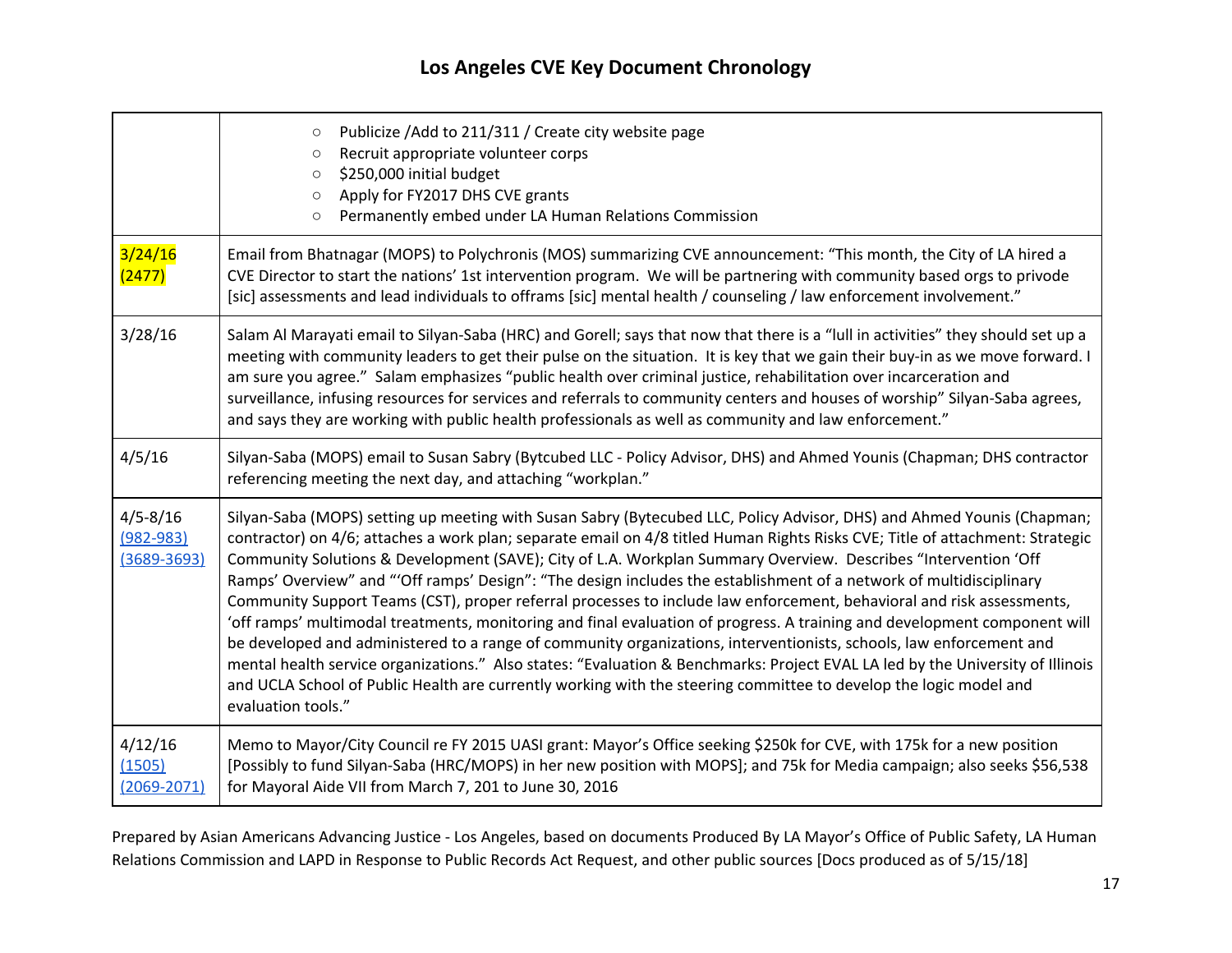г

| $(2101 - 2107)$                                | [See below: Thereafter MOPS asked to allocate \$20,000 from the \$75,000 CVE outreach campaign to "execute a contract<br>with a vendor" to provide "primary prevention and early intervention" services to address "ideologically motivated<br>propaganda that promotes violent acts" under its Building Healthy Communities Program.]                                                                                                                                                                                                                       |
|------------------------------------------------|--------------------------------------------------------------------------------------------------------------------------------------------------------------------------------------------------------------------------------------------------------------------------------------------------------------------------------------------------------------------------------------------------------------------------------------------------------------------------------------------------------------------------------------------------------------|
| 3/28/16<br>$(4319 - 4320)$                     | LAPD, Major Crimes Division, Strategic Plan Initiatives and Goals: Strategic Goal No. 4 - Emphasize Preparedness and<br>Counter-Terrorism: Key Activity No. 1: Expand Countering Violent Extremism (CVE) Outreach Efforts.                                                                                                                                                                                                                                                                                                                                   |
|                                                | "Current Status: The Liason Unit from CTSOB has met with [FBI] regarding the FBI national policy. Both government and<br>[NGO] partners have been collaborating to refine and add to the current national strategy on [CVE]  the focus is now<br>towards introducing a new tool within the prevention sphere. A framework is being developed for intervention:<br>multidisciplinary threat assessments  build intervention packages for referred subjects displaying signs of radicalization<br>before actually committing any violent or criminal activity" |
|                                                | Discusses participation in "peer-to-peer" program with Department of State, to assist students from participating colleges,<br>including UCLA, to "counter the narrative out out by Islamic State and the Levant (ISIS)."                                                                                                                                                                                                                                                                                                                                    |
| 5/2/16<br>$(1138 - 1144)$<br><b>GAO Report</b> | Silyan-Saba (MOPS) email to Azar (DHS) informing him that City got a request from GAO, who is being asked by Congress to<br>assess the federal CVE program; Silyan-Saba is suspicious of this and asks Azar what their angle is [Note: GAO came out with<br>a report highly critical of CVE; it found it was ineffective, and highlighted that CVE is focused on the Muslim community,<br>whereas the impact of White supremacist violence is worse; See http://www.gao.gov/assets/650/649616.pdf]                                                           |
| 5/4/16<br>(414)                                | Neeraj Bhatnagar (MOPS) email to Doug Tripp (LA City) attaching CVE summary doc; says he wants to review it with Tripp in<br>private because of "sensitivities involved."                                                                                                                                                                                                                                                                                                                                                                                    |
| 5/9/16<br>(984)                                | Silyan-Saba (MOPS) email to Susan Sabry (DHS), Ahmed Younis (contractor), Haroon Azar (DHS); Silyan-Saba says she wants<br>to convene community advisory group asap; identifies names/orgs to participate; also references someone from research<br>team (David Eisenman) and DMH for "in-depth input"; for civil rights: Amjad Khan, ACLU?                                                                                                                                                                                                                  |
| 5/12/16<br>$(1125 - 1127)$                     | Silyan-Saba (MOPS) email to Weine (DHS contractor) and David Eisenman (UCLA, DHS contractor); City selecting a "branding<br>consultant to assist with framing and branding of the program"; has seed money "to put out as a procurement for services";<br>identified Safe Spaces (MPAC) and "possibly ILM Foundation"  "support for services in the primary and secondary<br>prevention areas with focus on youth." Silyan-Saba wants Weine and Eisenman to help "implement evaluation tools for                                                             |

Prepared by Asian Americans Advancing Justice - Los Angeles, based on documents Produced By LA Mayor's Office of Public Safety, LA Human Relations Commission and LAPD in Response to Public Records Act Request, and other public sources [Docs produced as of 5/15/18]

┑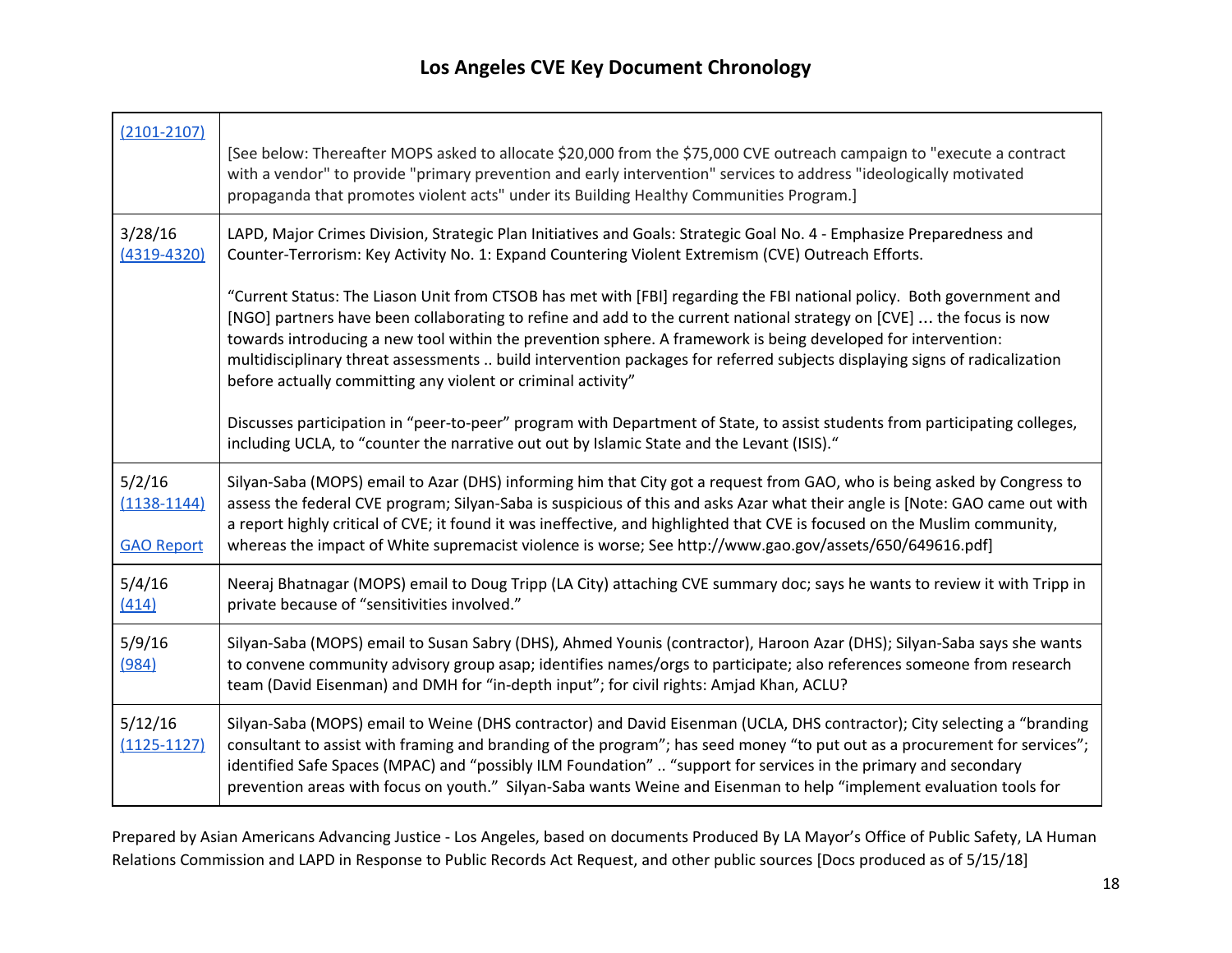|                                 | these services." Email seems to indicate that Weine and Eisenman are part of the "EVAL-LA" team                                                                                                                                                                                                                                                                                                                                                                                                                                                      |
|---------------------------------|------------------------------------------------------------------------------------------------------------------------------------------------------------------------------------------------------------------------------------------------------------------------------------------------------------------------------------------------------------------------------------------------------------------------------------------------------------------------------------------------------------------------------------------------------|
| 6/4/16<br>(1830)                | Gorell (MOPS) email with Jennifer Seetoo (LAPD), who is asking to see Mayor's CVE project proposal; Gorell indicates LASD is<br>skeptical of Mayor's proposal and that he has to do deal with a "diplomatic issue" between the City and the County, but will<br>show her a copy soon                                                                                                                                                                                                                                                                 |
| 6/9/16<br>$(242 - 252)$         | City's CVE grant proposal: Mayor's Office of Public Safety (MOPS) (Gabriela Jasso) email releasing "informal" procurement<br>entitled "Building Healthy Communities" that "seeks community-based organizations that are currently operating in some<br>capacity towards providing youth services aimed at building leadership skills and mitigating youth vulnerabilities."<br>Opportunity sent directly to Umar Hakim (ILM), Salaam (MPAC). Requires demographic data but not race/national<br>origin/religion. Deadline to apply is 6/30 (3 weeks) |
| $6/11 - 12/16$<br>$(942 - 945)$ | Emails between Silyan-Saba (MOPS) and Brette Steele (DHS) setting up a meeting on 7/19                                                                                                                                                                                                                                                                                                                                                                                                                                                               |
| 6/21/16                         | Gorell (MOPS) setting up meeting with Kevin McCarthy staff in DC re UASI and CVE, raising concerns about funding                                                                                                                                                                                                                                                                                                                                                                                                                                     |
| 6/29/16<br>$(253 - 258)$        | MPAC Project Proposal for MOPS Building Healthy Communities procurement: Safe Spaces program: "to help troubled<br>individuals and intervene with potentially harmful behaviors, and to prevent ideological violence that could stem from those<br>vulnerabilities; will do this by presenting "I Am Change" and "Let's Be Honest" sessions at mosques throughout LA; hired<br>two mental health professionals to assist at sessions                                                                                                                 |
|                                 | Reporting: "MPAC will provide the assigned Project Manager for the [Mayor's Office] with monthly reporting on<br>demographic data and program reports, including services provided, assessments of clients, evaluation outcomes, updates<br>on progress, and any referral made to outside agencies."                                                                                                                                                                                                                                                 |
|                                 | Attaches sample of "record-keeping form," which collects data on: (1) Name(s) of Person(s) of Interest, (2) Reported<br>Threat(s)/Concerning Behavior(s), (3) Names(s) of Witnesses and/or Reporting Parties, (4) Warning Signs, (5) Risk Factors, (6)<br>Potential Stabilizing Influences/Protective Factors, (7) Potential Triggering Events.                                                                                                                                                                                                      |
| 7/5/16<br>(1657)                | Azar (DHS) email to Ahmed Younis (contractor) and Susan Sabry (DHS) directing them to attend meeting to address gaps in<br>outreach for CVE                                                                                                                                                                                                                                                                                                                                                                                                          |
| 7/6/16                          | DHS announced the Fiscal Year 2016 Countering Violent Extremism (CVE) Grant Program, which allows the government to                                                                                                                                                                                                                                                                                                                                                                                                                                  |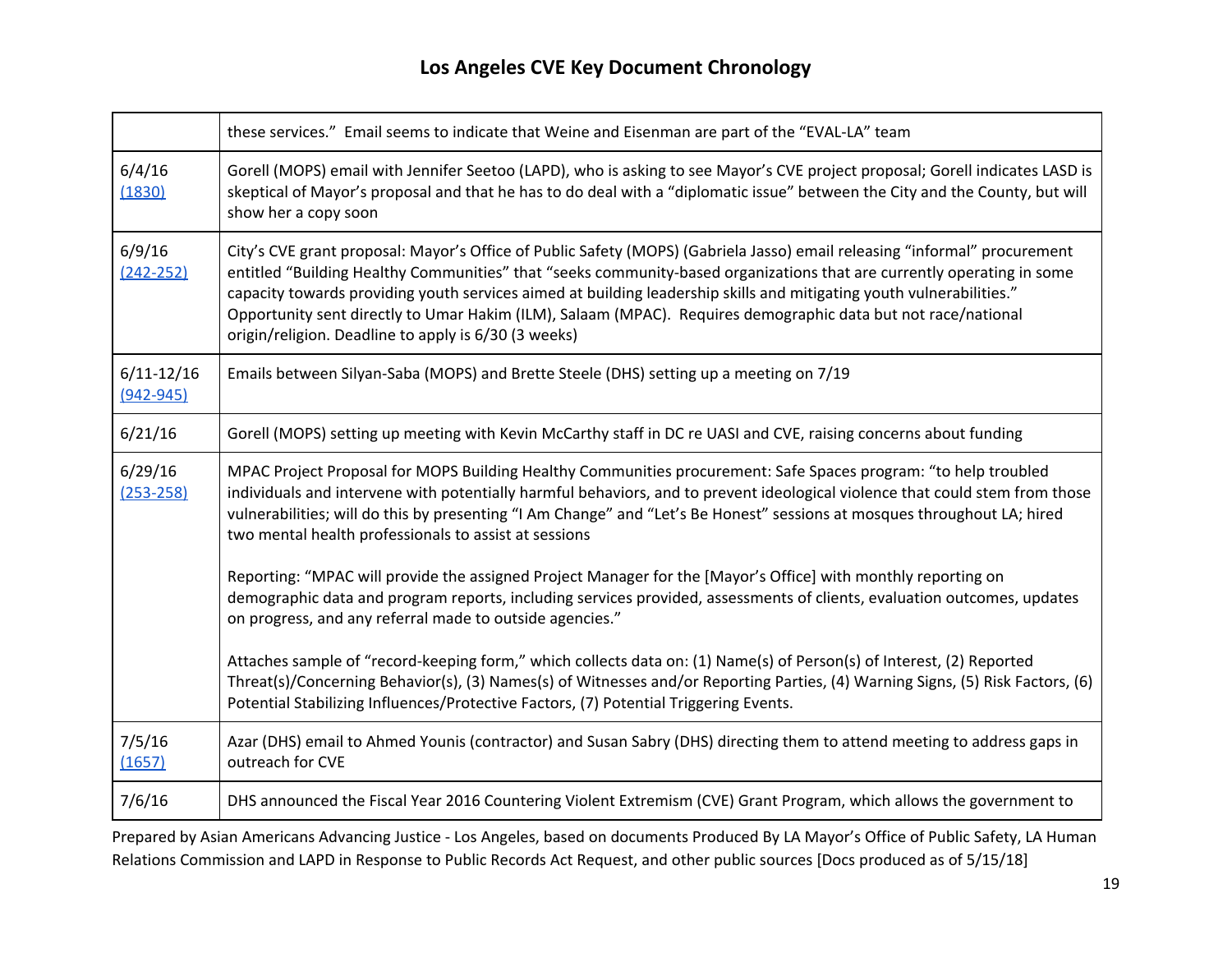$\top$ 

|                            | grant \$10 million. Among the conditions of receiving a CVE Grant is that "[a]pplicants must have either an existing CVE<br>program or demonstrable expertise to create and administer a program, project or activity which falls within one of the five<br>identified focus areas." Further, DHS imposes "a set of program performance metrics that will measure the degree to which<br>the CVE Grant Program enhances resilience to violent extremist recruitment and radicalization." The fact sheet elaborates,<br>"[e]ach funded program or project will have individual performance measures that will measure its success," and DHS will<br>"conduct independent evaluations on select funded projects."                                                                                                                                                                                                                                                                                                                                                                                                                                                                                                                                                                                                                                                                                                                                                                                                                                           |
|----------------------------|-----------------------------------------------------------------------------------------------------------------------------------------------------------------------------------------------------------------------------------------------------------------------------------------------------------------------------------------------------------------------------------------------------------------------------------------------------------------------------------------------------------------------------------------------------------------------------------------------------------------------------------------------------------------------------------------------------------------------------------------------------------------------------------------------------------------------------------------------------------------------------------------------------------------------------------------------------------------------------------------------------------------------------------------------------------------------------------------------------------------------------------------------------------------------------------------------------------------------------------------------------------------------------------------------------------------------------------------------------------------------------------------------------------------------------------------------------------------------------------------------------------------------------------------------------------|
| 7/7/16<br>$(4615 - 4616)$  | Harooz Azar (DHS) email (cc LAPD) inviting Ahmed Younis (contractor) and Susan Sabry (DHS contractor) to meetinging re<br>CVE tabletop exercises "with an emphasis on intervention capacities. This effort is an attempt at understanding what<br>current resources and processes exist to aid government and community leaders in the region in developing off-ramps for<br>pre-criminal interventions.""                                                                                                                                                                                                                                                                                                                                                                                                                                                                                                                                                                                                                                                                                                                                                                                                                                                                                                                                                                                                                                                                                                                                                |
| 7/14/16<br>$(944 - 945)$   | Emails between Silyan-Saba (MOPS) and Susan Sabry (DHS-LA Project Lead, Byte Cubed, Policy Adviser for Strategic<br>Engagement, DHS), Azar (DHS); Sabry forwards aids for grant writing; Silyan-Saba forwards to Ahmed Ali Bob and Etienne<br>Rosas (MOPS Contractors)                                                                                                                                                                                                                                                                                                                                                                                                                                                                                                                                                                                                                                                                                                                                                                                                                                                                                                                                                                                                                                                                                                                                                                                                                                                                                    |
| 7/18/16<br>$(3493 - 3494)$ | Los Angeles Intervention Steering Committee; Operational Development-Sub-Committee; Summary Notes: 7/18/16:<br>"Overview: [after referencing Los Angeles Framework on Countering Violent Extremism] Regionally, we are at the<br>stage of developing the prevention/intervention programming. Our aim is to develop positive alternatives to<br>violence within a public health framework. We are looking at a broad umbrella of ideologically motivated violence<br>which includes right wing white supremacists groups on one end and Da-aesh on the other end."<br>"Purpose: The purpose of the Operational Development Committee is to define operational processes including a<br>referral process and network of services. The committee will aim to (1) identify current operational structures, (2)<br>Define gaps and areas of needs, (3) Coordinate and connect services."<br>Other items discussed: 211 referral system; Capacity building (including "Coordinating response around potential<br>violent attacks"); Scalability ("How do we make interventions work on a larger scale?"); Private Sector ("Partnering<br>with Kaiser Permanente and private clinics"); Military ("In light of Dallas/Baton Rouge, is there a Veterans mental<br>health component?"); Universities and Community Colleges ("what services are offered on school campuses"); DHS<br>Grant ("Focusing on a regional collaborative; Network of organizations are more likely to succeed; MOUs with<br>respective organizations; Letters of support from the City") |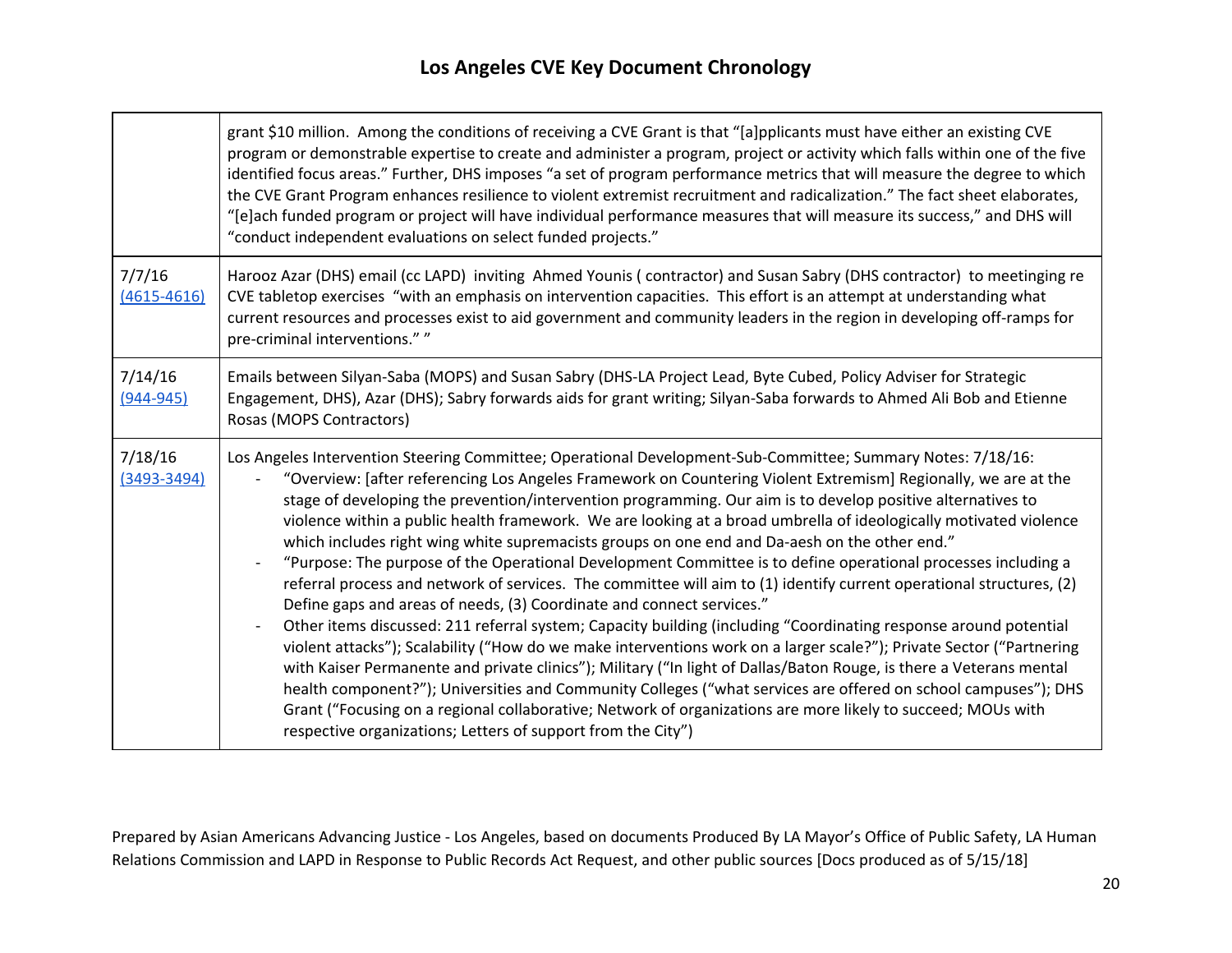| 7/20/16<br>$(946 - 947)$                    | Silyan-Saba (MOPS) email to Mayor's CVE Operational Development Steering Committee (OPD), Members include:<br>Silyan-Saba (MOPS), Azar (DHS), Leslie Luke (211 LA County), Maribel Marin (211 LA County), Laura James (211 LA County),<br>Aram Sahakian (EMD, LA City), La Tina Jackson (LA County DMH, Community & Govt Relations), Susan Sabry (DHS), Jihad<br>Turk (Dean, Bayan Claremont University), Judy Chiasson (LAUSD Human Relations, Office of Equity & Diversity), Jeanne Holm<br>(SAMHSA OPPI), Jon Perez (SAMHSA OPPI), Donna Arrechea (Information Technology Agency, LA City), Etienne Rosas<br>(Mayor's Office Contractor), Ahmed Ali Bob (Mayor's Office Contractor); Attaches notes from 7/18 meeting (see 7/18/16<br>entry above); also attaches LA CVE Framework doc (3481-3491), as them to disregard prior version: "The attached copy is<br>the final product as your point of reference."                    |
|---------------------------------------------|---------------------------------------------------------------------------------------------------------------------------------------------------------------------------------------------------------------------------------------------------------------------------------------------------------------------------------------------------------------------------------------------------------------------------------------------------------------------------------------------------------------------------------------------------------------------------------------------------------------------------------------------------------------------------------------------------------------------------------------------------------------------------------------------------------------------------------------------------------------------------------------------------------------------------------------|
| 8/1/16<br>(3495)                            | Mayor's CVE OPSD Agenda for meeting on 8/1: second agenda item: "Grant updates," including "Components/Focus Areas,"<br>and "Regional Collaboration"; third agenda item: "Foundational Community Understanding" including discussion of<br>"Overview of Muslim Community," "Understanding of needs," and "Creating links"                                                                                                                                                                                                                                                                                                                                                                                                                                                                                                                                                                                                             |
| 8/3/16<br>$(953 - 954)$                     | Silyan-Saba (MOPS) email to Mayor's OPD informing of next meeting (8/19) and training on "Ideologically Motivated<br>Violence" on 8/17; also soliciting thoughts on additional training participants think is needed; also asking them to identify<br>"general categories where your agencies can provide knowledge and capacity for community and CBO's performing<br>intervention/prevention services. This will be of tremendous help for the grant content." Separate email chain between<br>Silyan-Saba and Jihad Turk (Bayan Claremont) and Munir Shaikh (Bayan Claremont); Shaikh states that he and Silyan-Saba<br>"outline[d] the respective work and collaborative approach to the grant proposals. I will be following up with her with<br>portions of our drafts and vice versa, so they integrate well." [Note: Bayan Claremont applied for and was granted CVE grant<br>for \$1 million; after Trump it declined funds] |
| 8/18/16<br>(981)                            | Email from Ahmed Ali Bob (MOPS Contractor) to Operational Development Steering Committee re "check-in and update on<br>our progress" on the CVE "referral model" attached                                                                                                                                                                                                                                                                                                                                                                                                                                                                                                                                                                                                                                                                                                                                                             |
| 8/26/16<br>$(1000-1001)$<br>$(3694 - 3705)$ | Ahmed Ali Bob (MOPS) attaching MOU for their involvement in Mayor's CVE grant application: Mike Abdeen (LASD), La Tina<br>Jackson (DMH), Susan Sabry (DHS), Jihad Turk (Bayan), Aram Sahakian (City), Donna Arrechea (City), Jeane Holm (City), Jon<br>Perez (HHS: SAMHSA/OPPI), Laura James (211 LA), Leslie Luke (CEOOEM/LA County), Maribel Marin (211 LA), Etienne Rosas<br>(PRGS)                                                                                                                                                                                                                                                                                                                                                                                                                                                                                                                                                |
|                                             | Sample MOU: Participants are MOPS and members of Regional Operational Development Committee, Community Advisory<br>Committee, Inter-Agency Coordination Group "for purpose of applying for and implementing Countering Violent Extremism<br>("CVE") Fiscal Year 2016 Los Angeles CVE Grant Program                                                                                                                                                                                                                                                                                                                                                                                                                                                                                                                                                                                                                                    |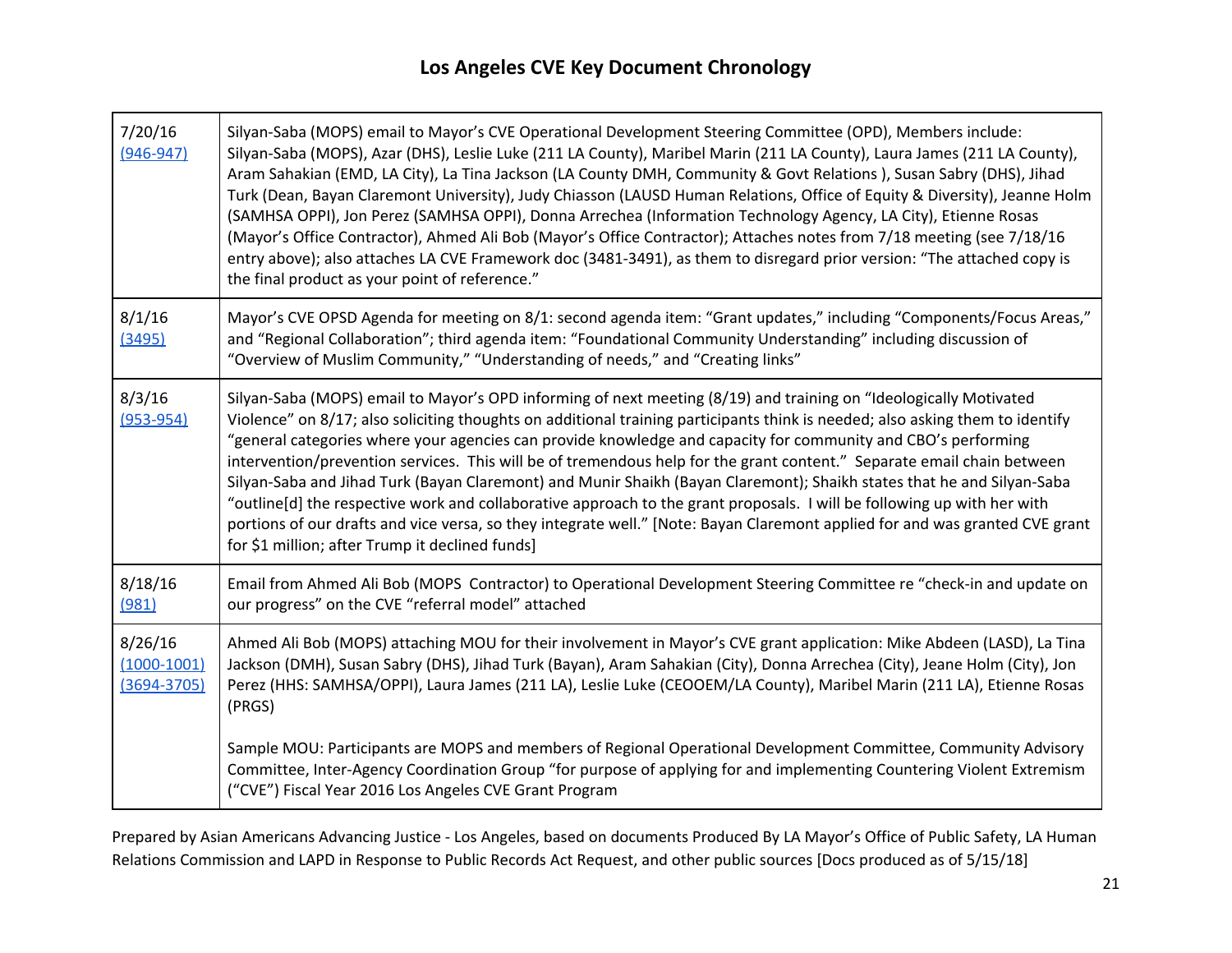|                            | Community Advisory Group: MOPS, MPAC, King Fahd Mosque, Homeboy Industries, Not in Our Town, ILM Foundation,<br>Violence Prevention Coalition, Professional Community Intervention Training Institute, Los Angeles Emergency Preparedness<br>Foundation, Access Services, Tiyya Foundation, California Sick Council, City of L HRC, USC Center for Religion and Civic<br>Culture                                                                                                                                                                                                                                                                                                                                                                                                                                                                                                                                                                                                                                                                                                                                             |
|----------------------------|------------------------------------------------------------------------------------------------------------------------------------------------------------------------------------------------------------------------------------------------------------------------------------------------------------------------------------------------------------------------------------------------------------------------------------------------------------------------------------------------------------------------------------------------------------------------------------------------------------------------------------------------------------------------------------------------------------------------------------------------------------------------------------------------------------------------------------------------------------------------------------------------------------------------------------------------------------------------------------------------------------------------------------------------------------------------------------------------------------------------------|
| 8/29/16<br>(3696)          | Email from LaTina Jackson (LA County DMH) making edits to MOU (not attached), and referencing that DMH also submitted<br>a CVE grant ("please send a copy of the final logic model so that we can refer to it in our application and how we fit with the<br>Regional effort"                                                                                                                                                                                                                                                                                                                                                                                                                                                                                                                                                                                                                                                                                                                                                                                                                                                 |
| 8/30/16<br>$(496 - 523)$   | Emails between various people at MOPS (Silyan-Saba, Ahmed Ali Bob, Neeraj Bhatnagar and Jeff Gorell) to community<br>groups seeking letters of support for MOPS grant application. Certain groups pushed back: Brie Loskota at USC (asked to see<br>the proposal) and Umar Hakim at ILM Foundation. [508]: Silyan-Saba explains MOPS has identified ILM and Tiyya as<br>subcontractors [both Muslim serving orgs]; [512]: (Umar wondering if by giving letter, ILM is endorsing CVE; Silyan-Saba<br>explains that they just have to "use the terms they are appropriating"]                                                                                                                                                                                                                                                                                                                                                                                                                                                                                                                                                  |
| 8/31/16<br>$(4656 - 4657)$ | Email from Silyan-Saba (MOPS) to LAPD and LASD, attaching MOU applicable to ICG, DMH and Rand stating that they will<br>"coordinate our efforts and support community led initiatives" related to CVE.                                                                                                                                                                                                                                                                                                                                                                                                                                                                                                                                                                                                                                                                                                                                                                                                                                                                                                                       |
| 9/6/16<br>(4464)           | MOPS submits 3 CVE grant proposals: (9/6/16 is deadline)<br>Developing Resilience, Training & Engagement, Managing Interventions                                                                                                                                                                                                                                                                                                                                                                                                                                                                                                                                                                                                                                                                                                                                                                                                                                                                                                                                                                                             |
|                            | Managing Intervention: "The City of LA recognizes that while the systems being proposed enhance the region's CVE efforts<br>in the social domain, support of interventions in the criminal space for individuals who are already in the process of<br>radicalization is also needed. The complexity of this issue and the diversity of the LA region requires a robust and holistic<br>approach addressing both (1) the social support required by individuals in the very early stages of radicalization, as put forth<br>by this proposal; as well as (2) the mental health and law enforcement partnerships critical to addressing individuals who<br>may pose a more advanced threat to public safety. To that end, the LA Mayor's Office fully supports and will continue to<br>partner with DMH on its START program, which combines mental health professionals with law enforcement personnel to<br>address criminal threats. We see both efforts as complementary and necessary in a comprehensive continuum of services<br>from prevention, to intervention, and diversion as envisioned in the LA CVE Framework." |
|                            | Developing Resilience: focused on bolstering community-led activities and leveraging existing structures and partnerships to                                                                                                                                                                                                                                                                                                                                                                                                                                                                                                                                                                                                                                                                                                                                                                                                                                                                                                                                                                                                 |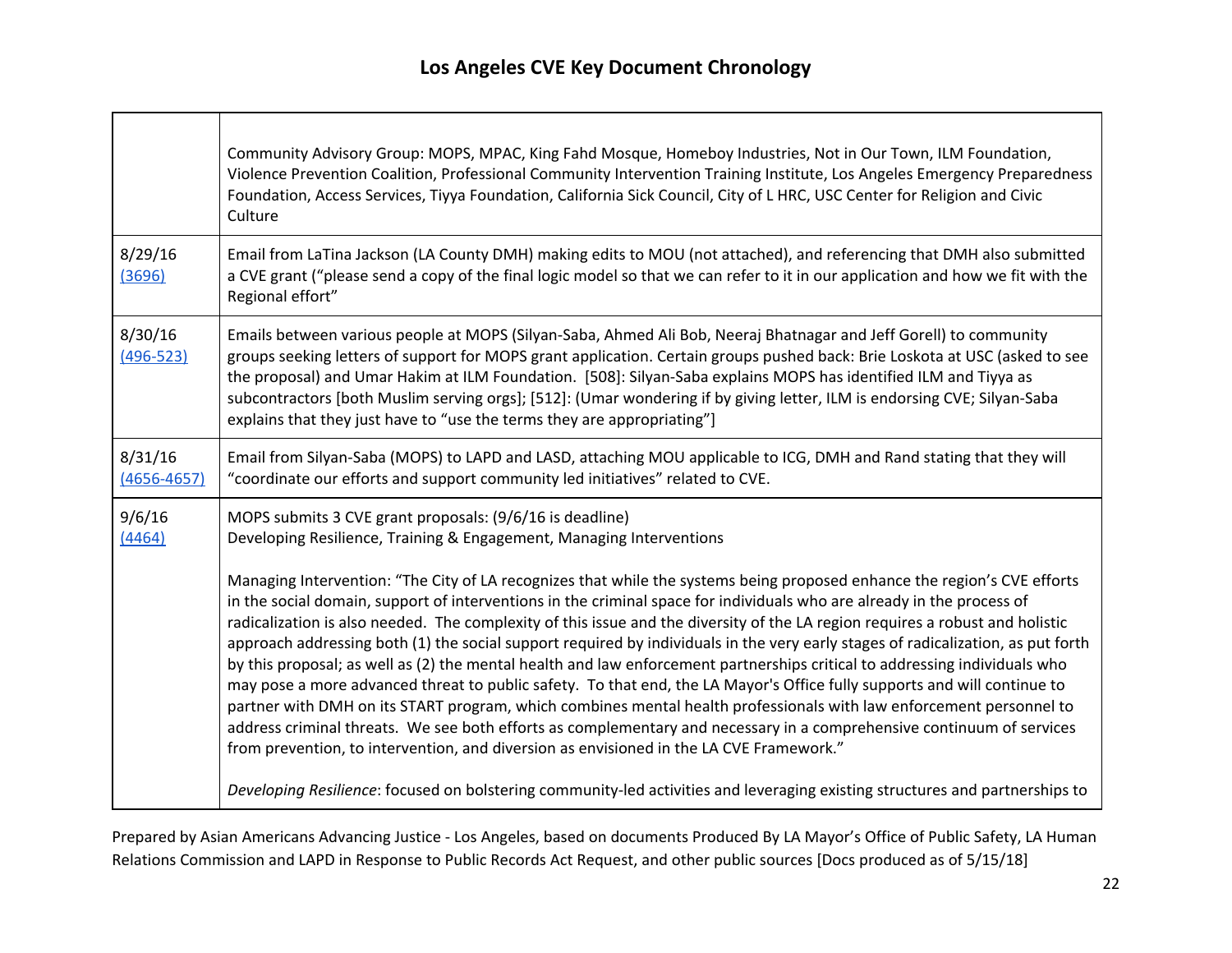┯

|                                           | build CVE-specific activities and programs. The program planned to sub-grant over half of the grant amount "to<br>community-based organizations (CBOs) for activities related to strengthening social cohesion and pluralism, youth<br>leadership, civic engagement, education, and capacity to build resilience against ideologically-motivated violence."<br>Sub-grantees would include ILM Foundation, Film to Future, Tiyya and EdVenture."                                                         |
|-------------------------------------------|---------------------------------------------------------------------------------------------------------------------------------------------------------------------------------------------------------------------------------------------------------------------------------------------------------------------------------------------------------------------------------------------------------------------------------------------------------------------------------------------------------|
|                                           | Training & Engagement: focused on "elevat[ing] knowledge and understanding of violent extremism based on the latest<br>multidisciplinary research and consultation with multi-domain CVE professionals and CBOs." It calls for collaboration with<br>"key stakeholders," to develop a "comprehensive [CVE] curriculum" and will "consult with the DHS Los Angeles Regional<br>Office for Strategic Engagement to ensure that both he training content and delivery adhere to the standards set by DHS." |
| $9/29/16$ to<br>10/5/16<br>$(932 - 938)$  | Emails between George Selim (DHS), Neema Hakim (DHS), Silyan-Saba, Azar (DHS), Jeff Gorell (MOPS), Ana Guerrero (LA<br>Mayor Chief of Staff) and Naomi Seligman (LA City) re press inquiry; pitching press coverage for LA CVE program on Vice<br>News Tonight; Gorrell responds on 10/5 stating that after "high level discussion" they will pass b/c they have not officially<br>launched their CVE program                                                                                           |
| 10/14/16<br>(1002)                        | Azar (DHS) email to MOPS (Gorrell, Bhatnagar, Silyan-Saba): coordinating meetings with DC folks to get more CVE money to<br>cities; references that LA used funding from UASI to support CVE                                                                                                                                                                                                                                                                                                            |
| 10/19/16<br>$(939 - 940)$                 | Emails between Silyan-Saba (MOPS), George Selim (WH) and Brette Steele (DHS) and Bridget E. Matty (EOP/NSC) re "SIP<br>2016"; Silyan-Saba providing general comments: (1) happy to see section re funding and resources which will be important<br>for community involvement, and (2) references 2 calls where people expressed "misconceptions and confusions with FBI<br>initiatives" and "policy and legal questions regarding liability and privacy."                                               |
| 10/24/16<br>$(1505 - 1506)$               | In May 2015 MOPS sought sought \$75k for CVE "Media outreach campaign" from federal UASI grant through Governor's<br>office, and now seeks to divert \$20k to Mayor's Building Healthy Communities Program (which would go to fund MPAC's<br>Safe Spaces program) [UASI grant is to "assist high threat, high density urban areas to address terrorism" (1543)]                                                                                                                                         |
| 12/7/16<br>$(1295 - 1309)$                | Mayor's Office seeks \$42,135 from Governor's Office of Emergency Services - Homeland Security Grant (UASI) to send 5<br>people to Europe (from 5/1 to 5/20) to learn from experience of UK, France and Belgium re their CVE programs; DOS paid<br>for travel of Gorell and Silyan-Saba.                                                                                                                                                                                                                |
| 12/13/16<br>and $1/4/17$<br>$(259 - 320)$ | Salam Al-Marayati (MPAC) and Mayor Eric Garcetti sign Professional Services Agreement for Building Healthy Communities<br>program. Term of agreement is 1/3/17 to 9/1/17 (8 months). The contract states that the money for the grant is coming<br>from DHS (and FEMA, which is an agency within DHS that administers the CVE grant program) through a UASI 15 grant (p.                                                                                                                                |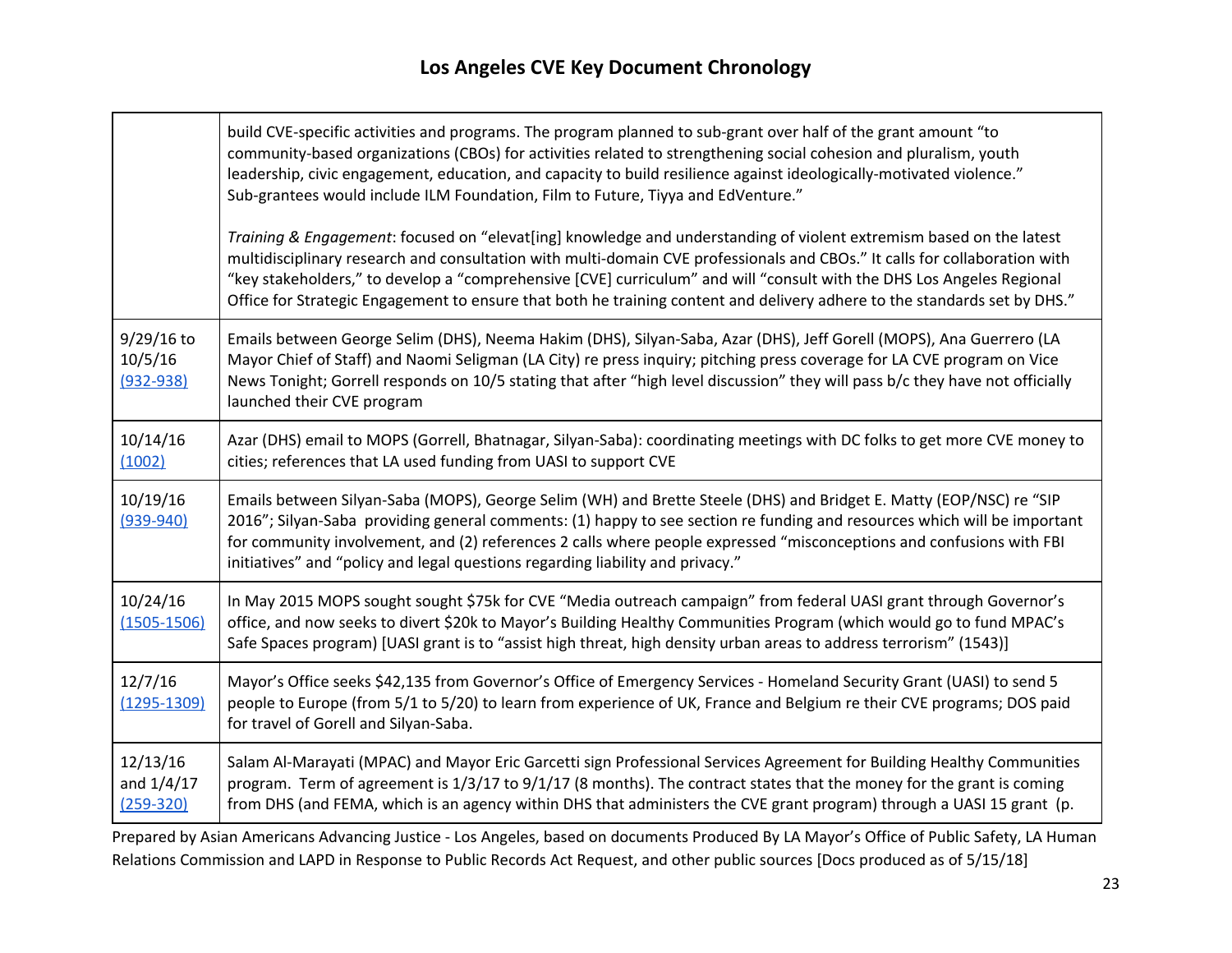┯

|                                               | 5). The grant amount is for \$20,000 (p. 19). It's purpose is to do outreach and provide services to address "Ideologically<br>Motivated Violence"(pp. 10-11).                                                                                                                                                                                                                                                                                                                                                                                                                                                                                                                                                                                                                         |
|-----------------------------------------------|----------------------------------------------------------------------------------------------------------------------------------------------------------------------------------------------------------------------------------------------------------------------------------------------------------------------------------------------------------------------------------------------------------------------------------------------------------------------------------------------------------------------------------------------------------------------------------------------------------------------------------------------------------------------------------------------------------------------------------------------------------------------------------------|
|                                               | Project to include: (1) Identification of Community Response Team (CRT), (2) CRT-Professional Development, (3) Launching<br>"Let's Be Honest" campaign, (4) Conducting "Safe Spaces" Training, (5) Develop "After Action Report." Under Program<br>Logistics: "Contractor shall be responsible for collecting and keeping Client's personal data. All client personal data (names<br>and addresses) will be kept confidential. For reporting and performance accountability purposes, the Contractor shall<br>provide the number of clients served along with general demographic data to the PM [Project Manager]." "Reporting tools<br>can include: Intake Forms, Assessment Forms, Confidentiality Forms [signed by client (guardian) and service provider for<br>record keeping]." |
| 10/11/16<br>$(4299 - 4304)$                   | LAPD and FBI joint 3 day conference presenting "Violence Extremism Intervention Model; Day 2 includes presentation on<br>"Overview of Countering Violent Extremism and Best Practices/Trends (Katie Hodgson); Day 3 includes "Threat Assessment<br>Issues with Ideologically Motivated Individuals (Warning Behaviors and Key Indicators on the Pathway to Violence<br>Radicalizations Issues, Risk Factors, Social Media (Kris Mohandie. Ph.D. and "Utilizing a Cluster Model Approach to Designing<br>a Case Specifics Treatment Plan (Hedieh Mirahmadi, J.D. - WORDE)                                                                                                                                                                                                               |
|                                               |                                                                                                                                                                                                                                                                                                                                                                                                                                                                                                                                                                                                                                                                                                                                                                                        |
| 1/13/17<br>(1310)                             | Emails from DHS/FEMA notifying MOPS of approval of 2 CVE Grants (Managing Interventions - 425k, and Training - 400k)                                                                                                                                                                                                                                                                                                                                                                                                                                                                                                                                                                                                                                                                   |
| 1/13/17<br>$(1498 - 1499)$                    | Horace Frank (LAPD) congratulating MOPS on CVE grant; Silyan-Saba says: "You are a key partner in this and we are certainly<br>looking forward to our continued work together."                                                                                                                                                                                                                                                                                                                                                                                                                                                                                                                                                                                                        |
| 1/16/17<br>(4703)                             | Email from James Buck (LAPD) to Michael Seguin (LAPD), Yvonne Whiteman (LAPD), and Shawn Alexander (LAPD) regarding<br>"17th RENEW Meeting" with Lt. Vargas and "folks from DMH on Tuesday the 17th." States 9 people will be in attendance.<br>[No further docs regarding this meeting produced].                                                                                                                                                                                                                                                                                                                                                                                                                                                                                     |
| 1/25/17<br>$(1155 - 1161)$<br>$(1257 - 1260)$ | Gabriela Jasso (MOPSe - Assistant Director of Grants) email to David O'Leary (DHS) following up on 2 CVE grants City was<br>awarded; was awarded to weeks ago (during Obama administration) and still waiting on details and acceptance instructions                                                                                                                                                                                                                                                                                                                                                                                                                                                                                                                                   |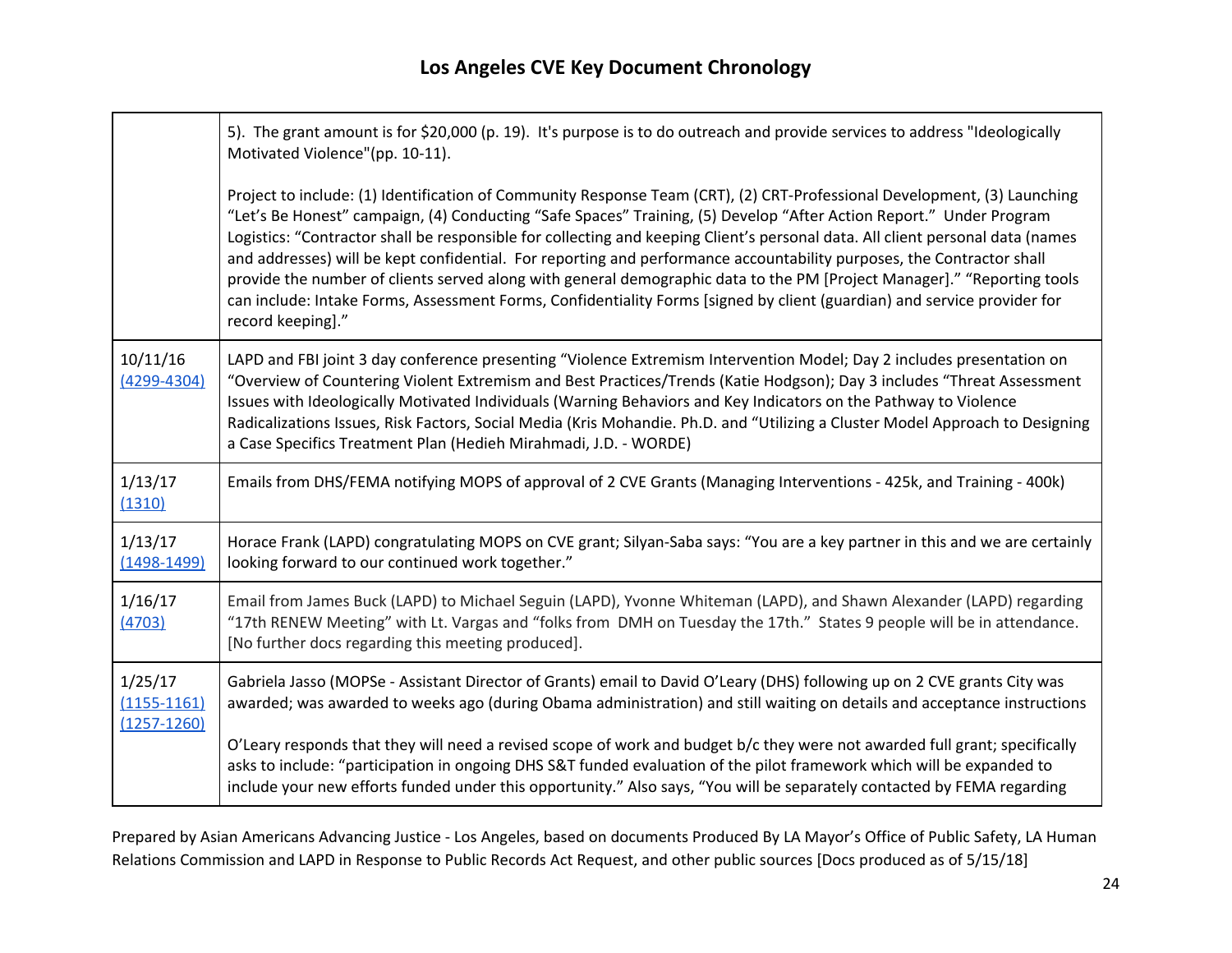|                                                                  | any specific other requirements they have for the revised budget."                                                                                                                                                                                                                                                                                                              |
|------------------------------------------------------------------|---------------------------------------------------------------------------------------------------------------------------------------------------------------------------------------------------------------------------------------------------------------------------------------------------------------------------------------------------------------------------------|
|                                                                  | Jasso says they will work on that, and later attaches revised proposals                                                                                                                                                                                                                                                                                                         |
| $2/2 - 3/17$<br>$(4680 - 4701)$                                  | Email chain initiated by Silyan-Saba (MOPS) to Downing (LAPD), Horace Frank (LAPD), Mike Abdeen (LASD), John Stedman:<br>discussing news reports that Trump administration intends to focus CVE exclusively on extremism in Muslim community.<br>Plans to hold a telephone conference call on 2/3.                                                                              |
|                                                                  | Downing confirms: "Am told that the administration is holding the money and will only focus on 'Countering Islamic<br>Extremism."                                                                                                                                                                                                                                               |
|                                                                  | Silyan-Saba responds: "Yes, unfortunately the funds are being withheld and we have received no further guidance from DHS.<br>2 community partners already rejected the funds. This is very problematic for all of our efforts and the many years we spent<br>building trust and relationships."                                                                                 |
| 2/6/2017<br>(941)                                                | Email between Brette Steele (DOJ), Ali Khawaja (DHS) and Silyan-Saba (MOPS) about setting up call with George Selim to<br>discuss "scope of the program as well as grants"                                                                                                                                                                                                      |
| 2/7/17<br><b>CVE Grant</b><br><b>PRA with</b><br><b>Exhibits</b> | Re: Request Under California Public Records Act for Documents Related to "Fiscal Year 2016 Countering Violent Extremism<br>(CVE) Grant Program"                                                                                                                                                                                                                                 |
|                                                                  | Advocates [Advancing Justice-LA, CAIR-LA, NLGLA, VL Coalition, ACLU-SoCal] file a PRA request records pertaining CVE<br>programs, including the to the CVE grants the City of LA received from the federal government and seek any information<br>the City has about any CVE Grant received by other organizations (MPAC, Bayan Claremont, Music in Common, Peace<br>Catalyst). |
| $2/23/17$ to<br>6/21/17<br>$(4704 - 4706)$                       | Email chain between James Buck (LAPD) and Nasim Bahadorani (Loma Linda University School of Public Health) regarding<br>meeting with Lt. Vargas to discuss "the RENEW intervention program we are drafting." Nasim Bahadorani immediately<br>responds and sends resume, but as of June 21, 2017, LAPD does not set up the meeting.                                              |
| 3/9/17                                                           | Email from Gabriela Jasso (MOPS) telling David O'Leary (DHS) that they submitted in support of their DHS CVE grant the<br>revised narratives and budget because of lower grant amount he requested; and are waiting on the formal grant letter --<br>they are "pretty anxious to get started on the project"                                                                    |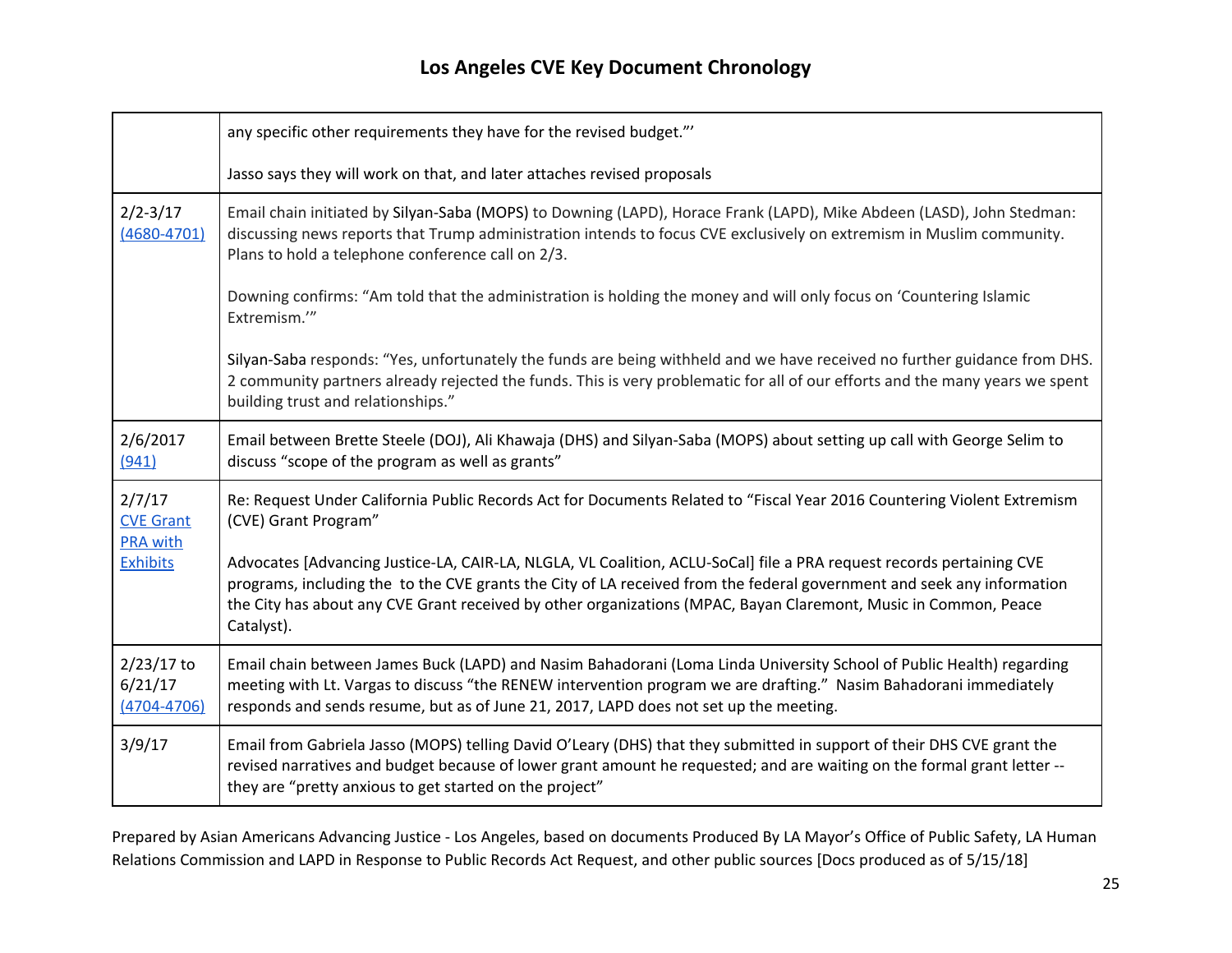| 5/22/17<br>$(1439 - 1441)$               | Gorell (MOPS) sees DHS Press Release re increased enforcement against visa holders (including student visas); in response<br>Gorell asks to set up meeting with DHS (Phil), Silyan-Saba, Bhatnagar, Caitlin Ishigooka and Thalia Polychronis                                                                                                                                                                                                                                                                                                                                                                                                                                                                                                                                                                                                                                                                                                                                                                                                                                           |
|------------------------------------------|----------------------------------------------------------------------------------------------------------------------------------------------------------------------------------------------------------------------------------------------------------------------------------------------------------------------------------------------------------------------------------------------------------------------------------------------------------------------------------------------------------------------------------------------------------------------------------------------------------------------------------------------------------------------------------------------------------------------------------------------------------------------------------------------------------------------------------------------------------------------------------------------------------------------------------------------------------------------------------------------------------------------------------------------------------------------------------------|
| 6/23/17<br>$(1261 - 1266)$               | Email from David O'Leary (DHS) informing grant recipients that DHS had completed its review of CVE grants: "The review<br>validated the approach laid out in the Notice of Funding Opportunity of utilizing community based solutions to counter<br>violent extremism recruitment and radicalization  Your organization's application has been selected from the original<br>selection for award as a result of the review." Grant period begins on 8/1/17; Identifies things they need to do "to prepare<br>for performance on your grant award." Includes a Performance Evaluation and Implementation Plan (PIEP) which is the<br>"vehicle for the required quarterly reporting and also help to initially identify for DHS your project performance measures,<br>milestones, and deliverables in a uniform template  DHS is placing a significant emphasis on performance metrics for this<br>program so we can better determine what works in the prevention arena"; "OCP will contact you to schedule a kickoff<br>meeting/conference call to take place in the next three weeks" |
| 6/23/17<br>$(1382 - 1388)$               | Emails between members of MOPS (Bhatnagar, Thalia Polychronis, Silyan-Saba, Caitlin Ishigooka, Jeff Gorell and Reuben<br>Wilson) re approval by Trump admin of 1 of 2 previously approved CVE grants; Gorell asks where name change of grant<br>"creates issues with community as anticipated; any response redacted                                                                                                                                                                                                                                                                                                                                                                                                                                                                                                                                                                                                                                                                                                                                                                   |
| 6/27/17<br>$(1262 - 1266)$               | David O'Leary (DHS) email to MOPS (Thalia Polychronis, Neeraj Bhatnagar, Silyan-Saba, Gabriela Jasso, Caitlin Ishigooka) in<br>response to Mayor's office inquiry into status of grant package; O'Leary says its forthcoming, but advises that they are only<br>being funded for "Managing Interventions project proposal [Not training & engagement proposal]; also asking that they<br>"participate in the ongoing DHS funded evaluation in LA, and as a result, [their proposal] not contain evaluation activities<br>duplicative to that effort" and that "its one element that we are requesting be included in your modified scope document."<br>There will be a kickoff call prior to July 7. A call occurs between the parties on 6/30.                                                                                                                                                                                                                                                                                                                                        |
| 7/11/17<br>$(1281 - 1286)$               | Jasso (MOPS) tells O'Leary(DHS) that Mayor's office accepted the grant "last week" but did not receive email confirmation;<br>also sending along SF1199A form; later email gets confirmation and also references an attached "guide" [Not produced]                                                                                                                                                                                                                                                                                                                                                                                                                                                                                                                                                                                                                                                                                                                                                                                                                                    |
| 7/13/17<br>(1267)                        | Nicole Davis [DHS] identifies herself to MOPS as the Grant Management Specialist from FEMA responsible for the daily<br>financial management and administration of the grant                                                                                                                                                                                                                                                                                                                                                                                                                                                                                                                                                                                                                                                                                                                                                                                                                                                                                                           |
| 7/13/17 to<br>9/10/17<br>$(1288 - 1291)$ | Nancy Ley (LA City Grant contact person) email to Nicole Davis (FEMA) with copy to David O'Leary (DHS), Donna Ota (LA<br>City), Caitlin Ishigooka (MOPS), Thalia Polychronis (MOPS) and Gabriela Jasso (MOPS); she attaches award package and<br>identifies a number of discrepancies, including grant # and grant amount; follow up email after no response on 7/19/17<br>asking if what they submitted/did not submit is impacting their ability to receive funds; Ley sends this last email to MOPS                                                                                                                                                                                                                                                                                                                                                                                                                                                                                                                                                                                 |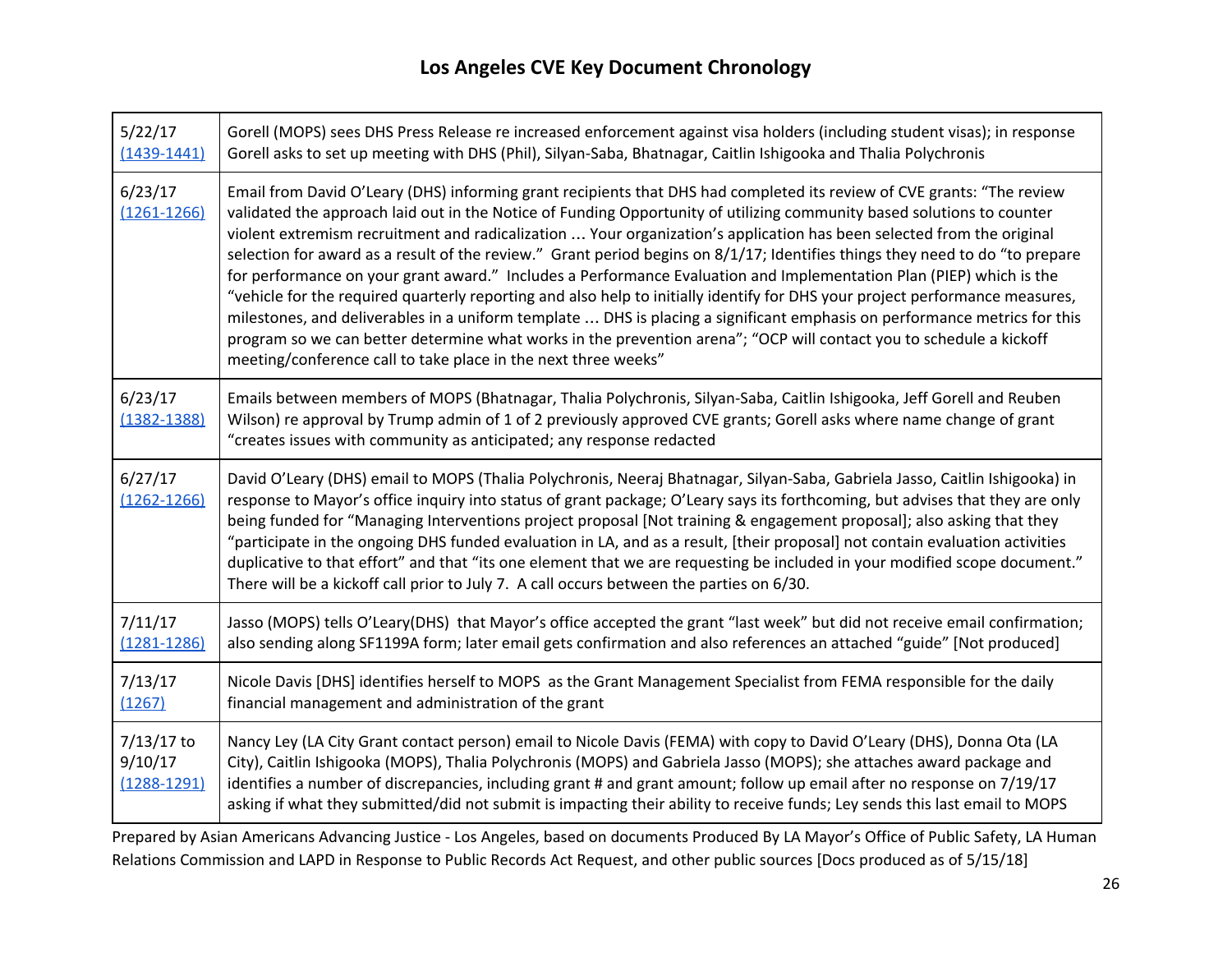|                                                                                                        | (Reuben Wilson, Neeraj Bhatnagar, Gabriela Jasso, and Silyan-Saba) on 9/10 presumably as they are still waiting on a<br>response                                                                                                                                                                                                                                                                                                                                                                                                                                                                                                                                                                                                                                                                                                                                                                                                                                                                                                                                                                                                                                           |
|--------------------------------------------------------------------------------------------------------|----------------------------------------------------------------------------------------------------------------------------------------------------------------------------------------------------------------------------------------------------------------------------------------------------------------------------------------------------------------------------------------------------------------------------------------------------------------------------------------------------------------------------------------------------------------------------------------------------------------------------------------------------------------------------------------------------------------------------------------------------------------------------------------------------------------------------------------------------------------------------------------------------------------------------------------------------------------------------------------------------------------------------------------------------------------------------------------------------------------------------------------------------------------------------|
| 7/21/17<br>$(1271 - 1272)$                                                                             | FEMA email announcing CVE grant kick-off webinar for 7/27 that "will focus on both programmatic and financial<br>management highlights and other FEMA requirements of your CVE Grant Program award"; 7/27 email attaches webinar<br>materials [Not produced]                                                                                                                                                                                                                                                                                                                                                                                                                                                                                                                                                                                                                                                                                                                                                                                                                                                                                                               |
| August 31,<br>2017<br>$(4258 - 4260)$<br><b>Safe Spaces</b><br>(MPAC)<br><b>After Action</b><br>Report | MPAC After Action Report re Building Health Communities Grant (to administer Safe Spaces of 6 month grant period)<br>The deliverables of the Safe Spaces L.A. Pilot Program were to:<br>1. Form a Community Resource Team to organize and implement promotion/prevention and<br>$\mathsf{o}$<br>treatment/intervention activities at the participating site(s)<br>2. Organize three community outreach and wellness events focused on promotion/prevention, including<br>0<br>Let's Be Honest Forums<br>3. Partner with a mental health professional to provide counseling for community members, and organize<br>0<br>and present community wellness programs alongside the Community Resource Team<br>4. Establish and ensure compliance with confidentiality agreement, reporting and referral protocols<br>O<br>5. Conduct evaluation and determine next steps with CRT<br>0<br>"The results from this experimental period garnered over 100 people having interventions through individual,<br>couples and family therapy either as limited or returning cases, and over 4,000 people receiving promotion and                                                         |
|                                                                                                        | prevention services as defined by the Substance Abuse and Mental Health Services Administration's behavioral<br>health model. At this location, Muslims and other populations were served."<br>"Threats of public violence did not appear from any of the over 100 individuals who participated in<br>counseling/therapy sessions"<br>"When considering the continuum of influences that create cognitive closures, rigid thinking, insecure attachments<br>and the ability to be exploited by nefarious groups, there were indications that these symptoms could exist or be<br>exploitatively created and led toward violence (either public or interpersonal) if left untreated, in a portion of cases"<br>[Note: No concrete basis for this opinion]<br>"None of the cases in the pilot program reached the level of needing assistance from law enforcement or reporting<br>to any other agency"<br>"On the same continuum for some communities that have difficulty in discussing sexuality, there is an opening for a<br>symptomology to take root that makes people vulnerable to exploitation by nefarious groups." [Note: No concrete<br>basis for this opinion] |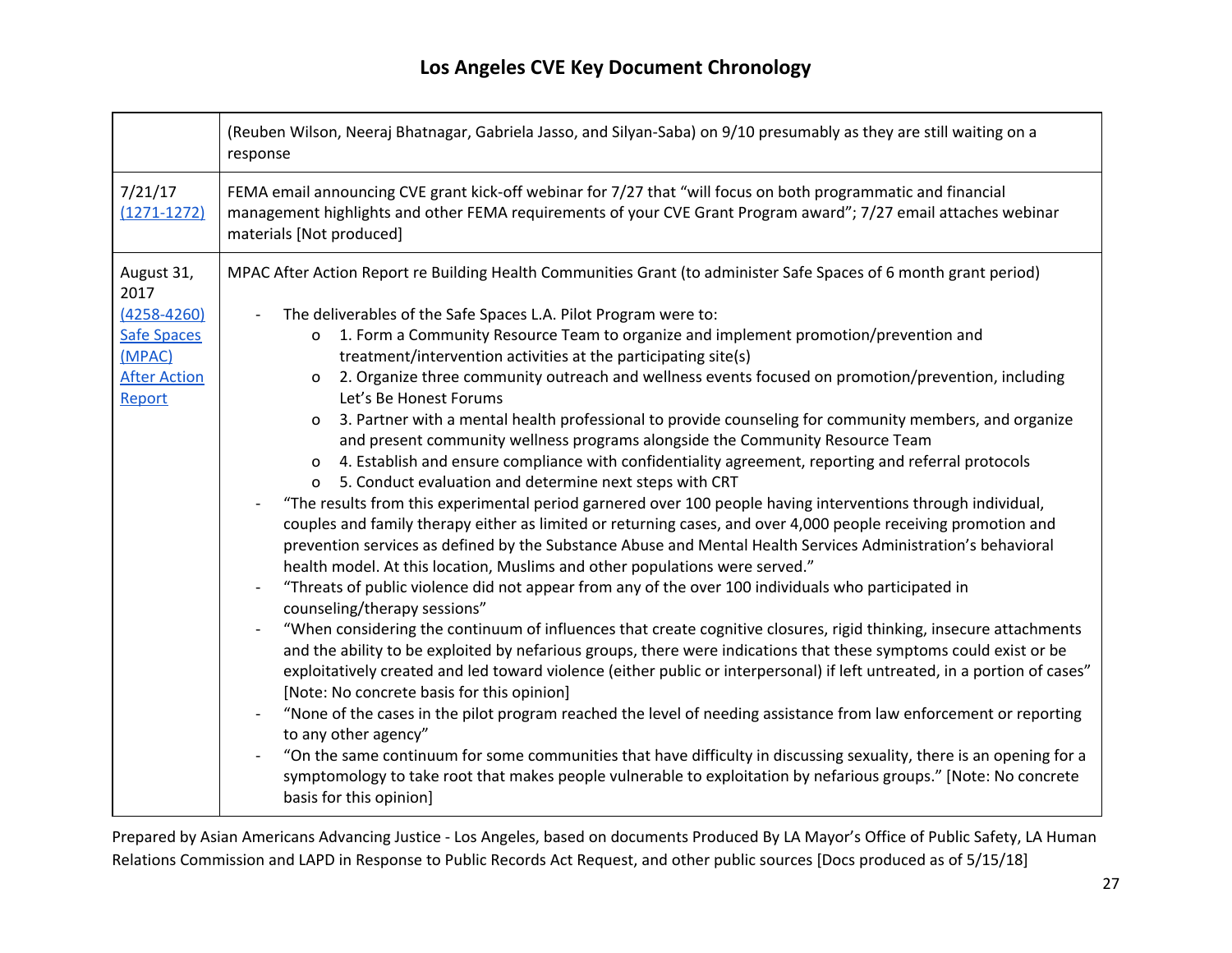|                            | Consent form does not identify that the program is being paid for by federal CVE funds<br>Data collected for required reporting to City of LA, MOPS (4258-4260): tracked whether people experienced<br>"religious oppression" and a number of "risk factors for violence" including "history of religious oppression" and<br>vague conditions like "negative affect," and "negative mood." |
|----------------------------|--------------------------------------------------------------------------------------------------------------------------------------------------------------------------------------------------------------------------------------------------------------------------------------------------------------------------------------------------------------------------------------------|
| 9/10/17<br>$(1328 - 1352)$ | MOPS' LA CVE Grant "Amendment Request" approved; unclear what amendment was, but possibly change in sub-grantee<br>Heather Laird Jackson/Cross Cultural Expressions Community Counseling Center [City must get prior approval for any<br>sub-grants not listed in their application]                                                                                                       |
| 12/13/17                   | City Council Meeting including agenda item to: "Authorize the Mayor, or designee, to: a.<br>Accept the FY 2016 CVE<br>Grant award in the amount of \$425,000 for a grant performance period of August 1, 2017 through July 31, 2019.                                                                                                                                                       |
|                            | Request Council to approve the following:                                                                                                                                                                                                                                                                                                                                                  |
|                            | Award to Sub-grantee:                                                                                                                                                                                                                                                                                                                                                                      |
|                            | Negotiate and execute a contract between the City of Los Angeles and Cross Cultural Expressions<br>$\mathsf{o}$                                                                                                                                                                                                                                                                            |
|                            | Community Counseling Center for the operation of the Safe Spaces Program for a term of up to 24 months                                                                                                                                                                                                                                                                                     |
|                            | within the grant performance period, for a total not to exceed \$75,000                                                                                                                                                                                                                                                                                                                    |
|                            | Negotiate and execute a contract between the City of Los Angeles and Intellect, Love, and Mercy<br>$\mathbf o$                                                                                                                                                                                                                                                                             |
|                            | Foundation to conduct youth leadership and capacity building services, for a term of up to 24 months within<br>the grant performance period, for a total not to exceed \$26,000                                                                                                                                                                                                            |
|                            | Negotiate and execute a contract between the City of Los Angeles and Tiyya Foundation to conduct<br>$\mathbf{o}$                                                                                                                                                                                                                                                                           |
|                            | integration services to support families and youth, for a term of up to 24 months within the grant                                                                                                                                                                                                                                                                                         |
|                            | performance period, for a total not to exceed \$45,000                                                                                                                                                                                                                                                                                                                                     |
|                            | Negotiate and execute a contract between the City of Los Angeles and Not In Our Town to provide tools to<br>o                                                                                                                                                                                                                                                                              |
|                            | address hate, bias and promote inclusive communities through workshops and community events, for a                                                                                                                                                                                                                                                                                         |
|                            | term of up to 24 months within the grant performance period, for a total not to exceed \$30,000                                                                                                                                                                                                                                                                                            |
|                            | <b>Hire Contractors:</b>                                                                                                                                                                                                                                                                                                                                                                   |
|                            | Negotiate and execute a contract between the City of Los Angeles and a vendor to work as a program<br>o<br>coordinator for a term of up to 24 months within the grant performance period, for a total not to exceed                                                                                                                                                                        |
|                            | \$62,020,                                                                                                                                                                                                                                                                                                                                                                                  |
|                            | Negotiate and execute a contract between the City of Los Angeles and 211 LA County to provide continued,<br>o<br>Phase III, development of the Building Healthy Communities website and functionality, for a term of up to<br>24 months within the grant performance period, for a total not to exceed \$40,000                                                                            |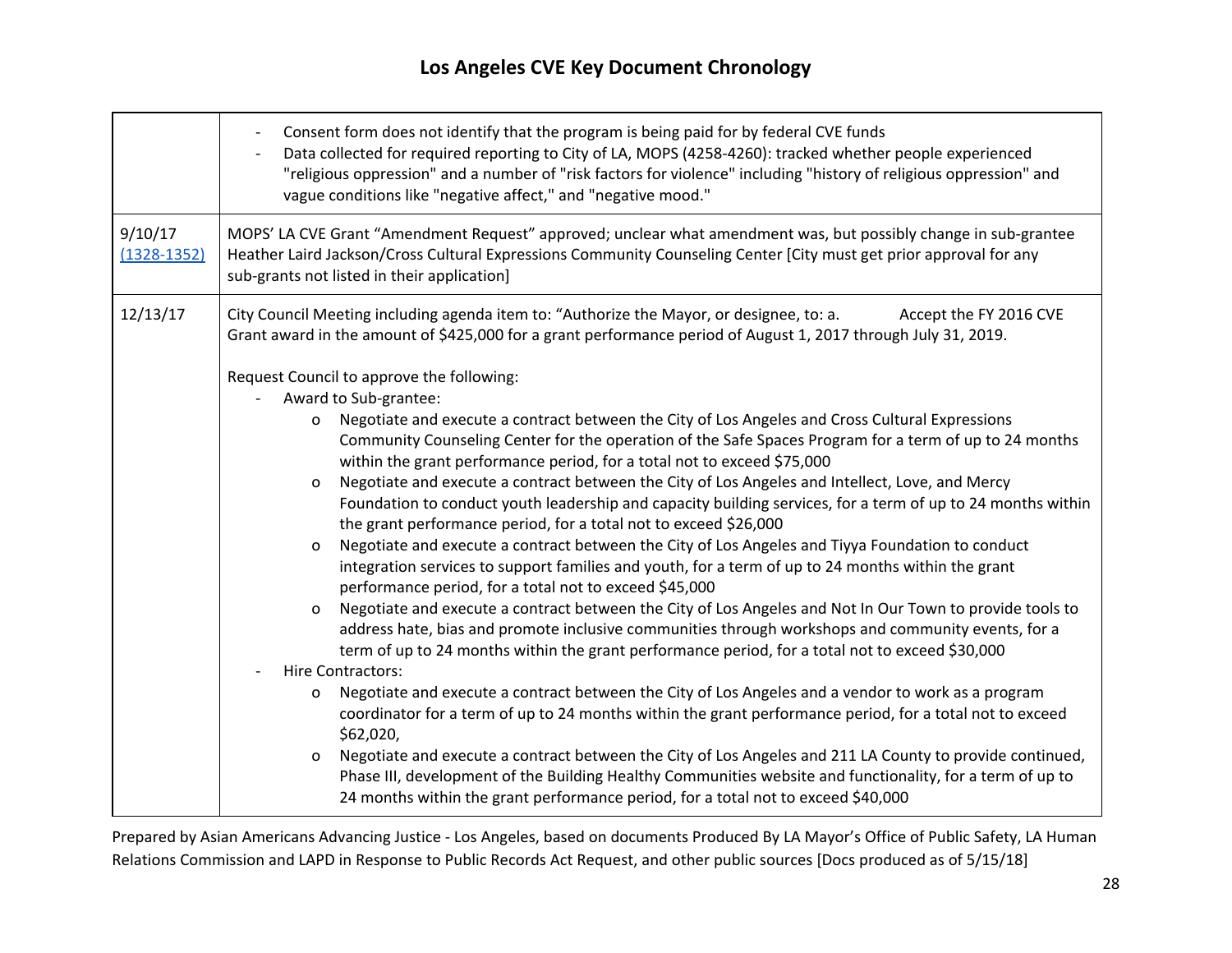|                                                                                                                                                                                                 | Negotiate and execute a contract between the City of Los Angeles and RAND Corporation to develop<br>$\mathsf{o}$<br>content categories for the Building Healthy Communities website to include resources, materials, and other<br>items relevant to the network of community-based organizations, for a term of up to 24 months within the<br>grant performance period, for a total not to exceed \$48,959<br>Negotiate and execute contracts between the City of Los Angeles and one to three vendors, to be identified<br>0<br>and approved by the Grantor, to provide subject matter expert-led training at workshops and conferences,<br>for a term of up to 24 months within the grant performance period, for a total not to exceed \$15,000<br>cumulatively<br>Negotiate and execute a contract between the City of Los Angeles and a vendor to promote access and<br>0<br>connect with resources, for a term of up to 24 months within the grant performance period, for a total not<br>to exceed \$18,000<br>Many community members attended and recorded their intent to make public comment; Council Chair Herb Wesson took<br>the item off the agenda, and sent the matter back to the Public Safety Committee for further consideration; many<br>community members nonetheless made general public comment expressing their opposition to CVE |
|-------------------------------------------------------------------------------------------------------------------------------------------------------------------------------------------------|------------------------------------------------------------------------------------------------------------------------------------------------------------------------------------------------------------------------------------------------------------------------------------------------------------------------------------------------------------------------------------------------------------------------------------------------------------------------------------------------------------------------------------------------------------------------------------------------------------------------------------------------------------------------------------------------------------------------------------------------------------------------------------------------------------------------------------------------------------------------------------------------------------------------------------------------------------------------------------------------------------------------------------------------------------------------------------------------------------------------------------------------------------------------------------------------------------------------------------------------------------------------------------------------------------------------------------------------------------|
| January 10,<br>2018<br><b>Public Safety</b><br>Committee<br>Report<br>Transcriptio<br>ns of Public<br>Comments:<br>Dr. Heather<br>Laird<br><b>Hedab Tarifi</b><br>Joumana<br><b>Silyan Saba</b> | Public Safety Committee held hearing on approval of MOPS CVE grant that was sent back from full Council on 12/13/17;<br>after hearing public comment (40+ community members in opposition; Heather Laird Jackson, ICSC Board member (where<br>MPAC carried out Safe Spaces pilot), and Silyan-Saba (MOPS) in support); Committee voted to pass the item through to full<br>City Council for a vote. But Committee added a motion to require more transparency (public quarterly reports including<br>what info is being shared/with who, report to Council after 2nd quarterly report)                                                                                                                                                                                                                                                                                                                                                                                                                                                                                                                                                                                                                                                                                                                                                                     |
| January 16,<br>2018                                                                                                                                                                             | Advocates (including those who issued the CVE Grant PRA to the City: Advancing Justice - LA, CAIR-LA, VigilantLove<br>Coalition, ACLU-SC - and MPower Change, California Immigrant Policy Center) met with Mayor's Office to discuss opposition                                                                                                                                                                                                                                                                                                                                                                                                                                                                                                                                                                                                                                                                                                                                                                                                                                                                                                                                                                                                                                                                                                            |